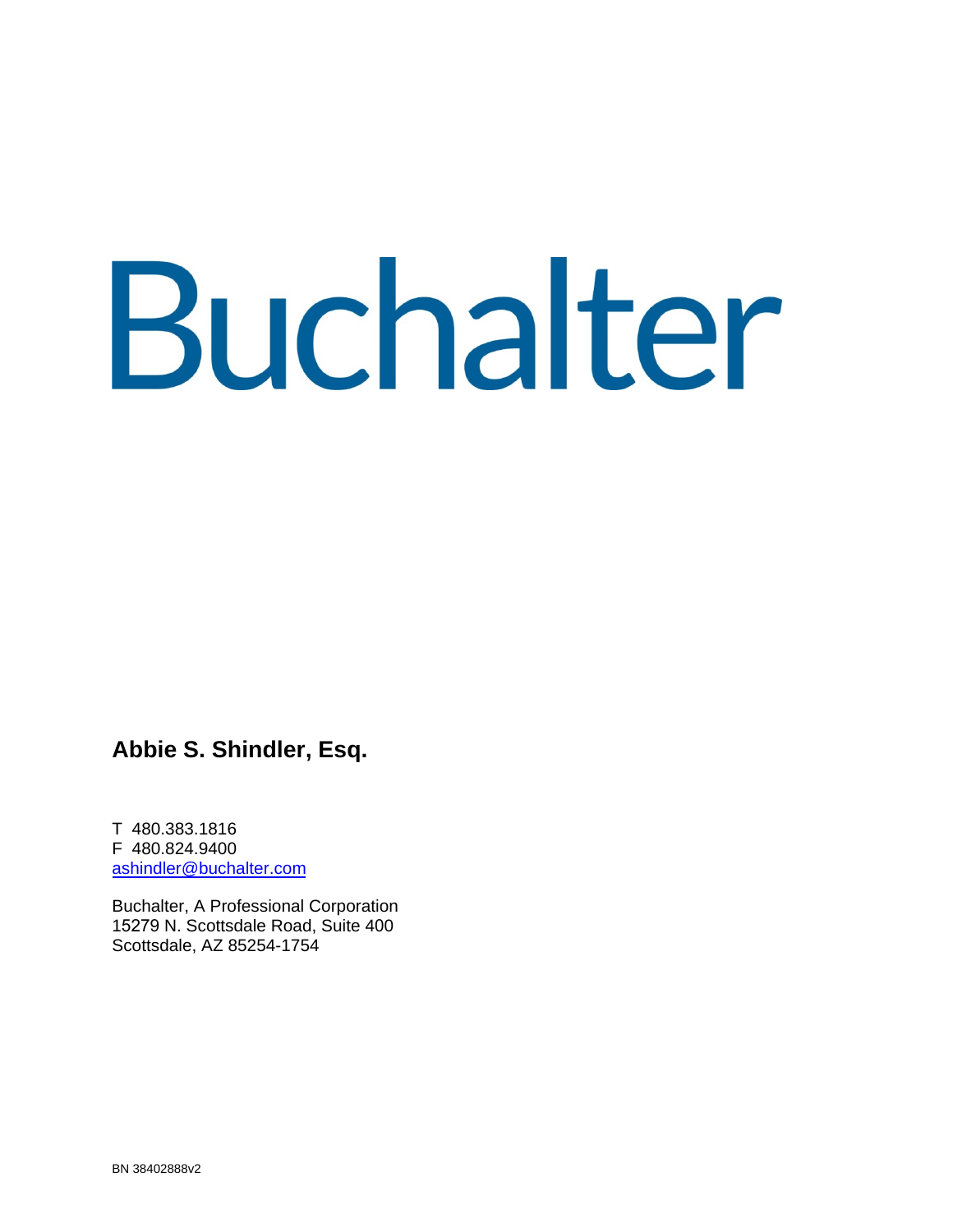# Buchalter

# Scottsdale, Arizona

#### **Partner**

Phone: 480.383.1816 Fax: 480.824.9400 ashindler@buchalter.com

#### Areas of Practice

- **Estate Planning**
- Probate
- Corporate Law
- Business Law
- **Taxation**

#### Bar Admissions

Admitted to practice in the state of Arizona

#### Education

J.D., California Western School of Law, 1999

B.A., magna cum laude, University of Arizona, Psychology, with honors, Phi Beta Kappa, 1996

#### **Memberships**

- State Bar of Arizona (Probate and Trust Law Section; Business Law Section; Tax Law Section)
- **Maricopa County Bar Association**
- American Bar Association
- Central Arizona Estate Planning Council (2000-2010) Scottsdale Young Estate Planners
- **National Estate Planning** Conference (Promotions Committee, 2007-2008)
- Junior League of Phoenix
- Arizona Community Foundation (Professional Advisory Board Member, Tax and Legal Seminar Planning Committee)
- Musical Instrument Museum (Professional Advisory Board) (2015-2017)
- American Partnership for Eosinophilic Disorders
- Arizona EOS
- **Feeding Matters**
- Volunteer Lawyers Advisory Committee, the Volunteer Lawyers Program
- Phoenix Children's Hospital (Beach Ball Committee)
- Current Tax Discussion Group Society of Financial Services
- Providers (Professional Advisory Board Member, Education Committee) (2017-2018) AZ Finest Lawyers
- 
- Honor Health (Financial Advisory Council)

# **A B B I E S. S H I N D L E R**



Abbie S. Shindler focuses her practice on estate planning, probate, trusts, corporations and business organizations, and business law. Her experience includes the preparation of estate plans, administration of trusts/estates, obtaining appointments of guardians/conservators for adults and minors, formation of corporate entities, obtaining tax exempt status for nonprofit corporations, assisting with corporate transactions, and the preparation of pre-nuptial agreements. She is also a trained mediator.

After law school, Abbie worked for one of the country's largest accounting firms, consulting on estate planning, financial planning and tax compliance work for high net worth individuals. In 1997, she also served as a Judicial Extern to The Hon. Colin Campbell, Former Presiding Judge, Superior Court of Arizona.

Abbie is listed as one of Arizona's Finest Lawyers and she also serves as a mentor to law students through Arizona's Finest Lawyer's/ASU Mentor Program. Abbie serves on the Professional Advisory Board of the Arizona Community Foundation and also serves on their Tax and Legal Senior Planning Committee. She is a member of the Phoenix Children's Hospital Beach Ball Committee and serves on the Honor Financial Advisory Council.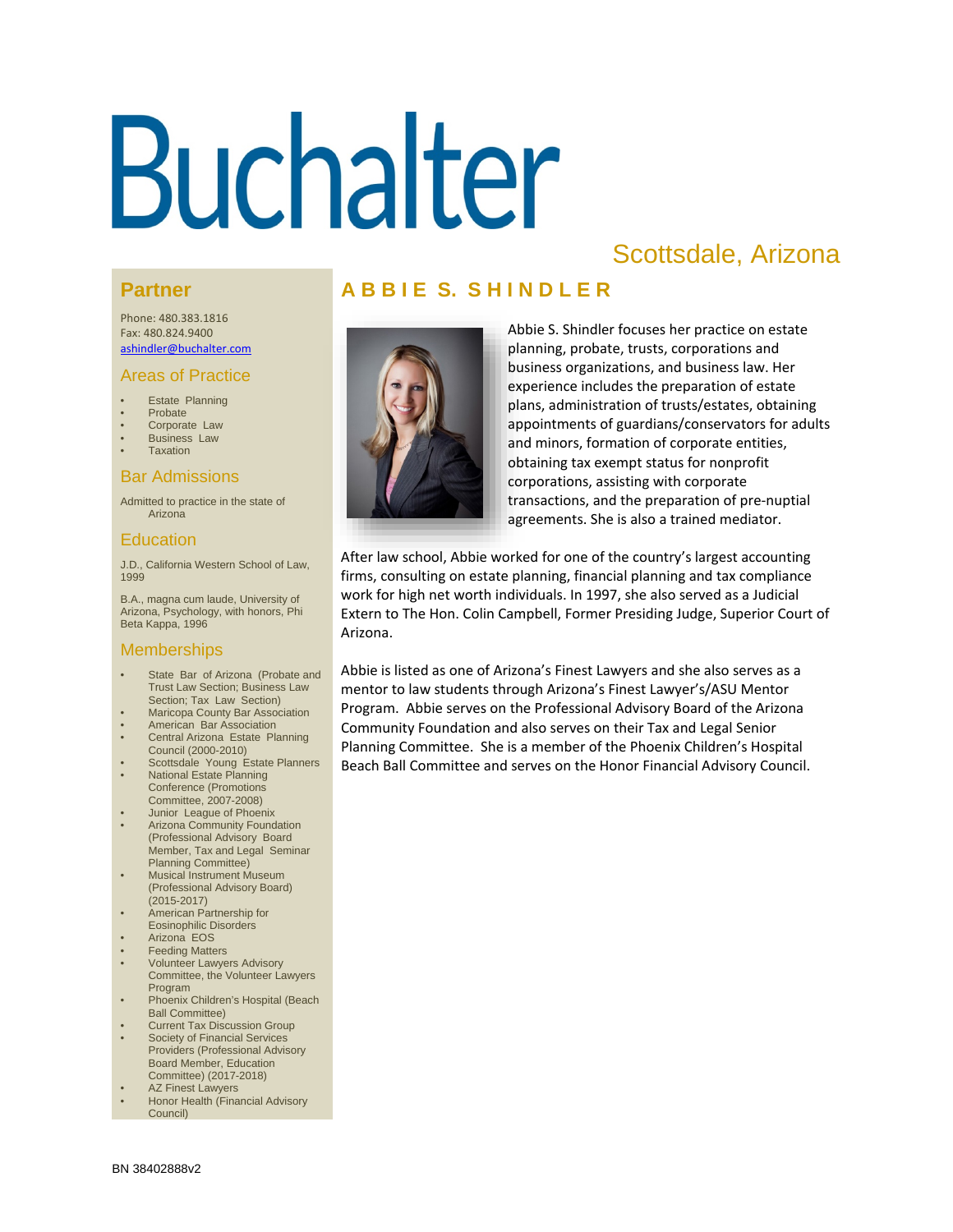#### **BUCHALTER, A PROFESSIONAL CORPORATION ESTATE PLANNING GUIDE**

#### **What is Estate Planning?**

In the simplest terms, estate planning is a process that, at a minimum, allows you to:

- 1) Choose what happens to your property and other assets after you're gone, and
- 2) Specify your medical and healthcare wishes so that your directions are followed while you're still living.

There is a common misconception that only the wealthy have estate plans. The truth is that everybody—individuals, married couples, domestic partners, parents and business owners alike—could benefit from some form of estate planning. And yet, it is estimated that only 19 percent of adults in the United States have an estate plan in place.

#### **Estate Planning Fundamentals**

In this booklet, you'll learn about the most common and powerful estate planning tools available to you. This includes:

- Last Will & Testament
- Revocable Living Trust
- Living Will/Health Care Power of Attorney
- Durable Financial Power of Attorney
- Mental Health Care Power of Attorney

In addition, you'll discover what type of estate planning instrument may be most appropriate for your situation. You'll also find out how much you can expect to pay to have a professional prepare your estate plan.

If you have questions about the information provided in this booklet, please contact Abbie Shindler at 480.383.1816 or ashindler@buchalter.com.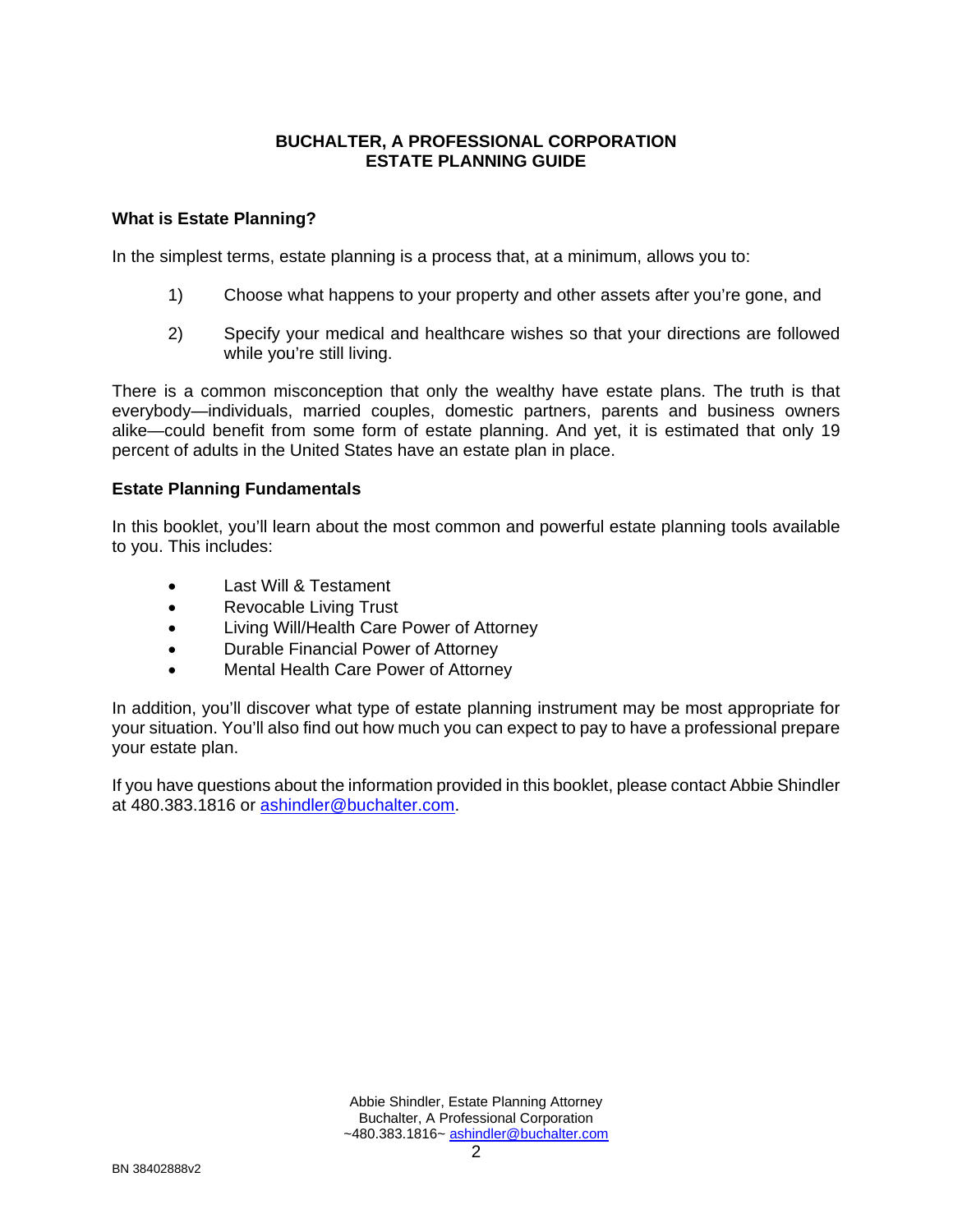#### **ESTATE PLANNING GUIDE**

#### **Last Will & Testament**

A Last Will and Testament ("Will") is a written document that says how you want your property and assets distributed following your death. In it, you:

- Identify the person you've assigned to manage your estate's probate (called your Personal Representative)
- Identify your heirs
- Name guardians for your minor children, if applicable
- Specify how to pay taxes and debts
- Make charitable gifts
- Describe how you want what's left of your estate to be distributed to your loved ones

#### **Probate Process**

Your Will must go through probate, which is a legal process administered by a state court representative to carry out the wishes in your Will. The probate process includes the following steps:

- Appointing your Personal Representative(s)
- Giving notice to heirs/beneficiaries
- Giving notice to creditors
- Valuing property
- Valuing other estate assets
- Preparing tax returns
- Paying taxes
- Preparing accounting for the estate
- Distributing your estate's final assets to your beneficiaries

A probate may have advantages when creditors are involved. Arizona requires a four month period during which creditors can assert claims against the estate. Creditors who fail to file claims within this timeframe are barred from further action—leaving more money in your estate.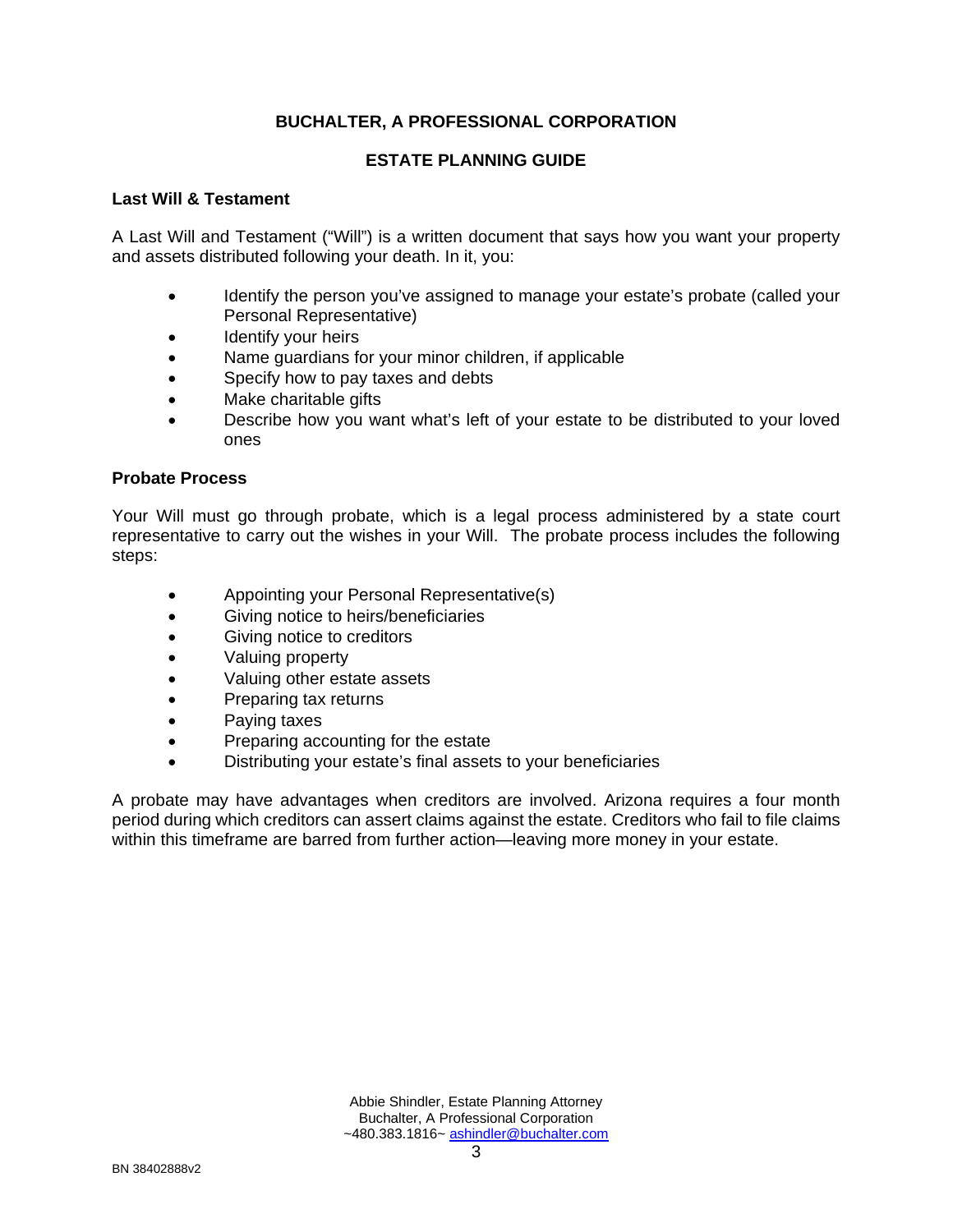#### **ESTATE PLANNING GUIDE**

In Arizona, for relatively small estates, an affidavit may be used to collect assets and avoid the full probate process.

#### **Will Challenges**

During probate, a Will can be contested in two ways. First, a person can claim the deceased was incompetent and did not have the mental capacity to execute the Will. Second, a person can claim undue influence—an allegation that the deceased was unfairly influenced or coerced into executing the Will in a certain way.

When a Will is contested, it is often expensive and vicious. The best thing, of course, is to avoid Will challenges in the first place. The use of videotapes, audiotapes, and witnesses (for example, doctors attesting that the person executing the Will is of sound mind) can help mitigate these challenges.

#### **Common Misconceptions about Wills**

#### **Misconception #1: Probate doesn't cost much.**

Not true. Probate is often expensive because you have to hire attorneys, CPAs, appraisers and other professionals to help you during the probate process—and all these cost money. For example, it is common for an attorney to charge a minimum of \$3,000 to probate a Will. Worse, if a Will is contested, the costs can skyrocket. A probate often costs much more than having an estate plan prepared.

#### **Misconception #2: Probate only takes a few weeks.**

Not true. The law requires the probate process to go on for four months in order to give creditors time to file claims against the estate. In Arizona, although the probate process usually takes a minimum of four months, it is quite common for it to take one year or longer. In extreme cases, it can take decades. For example, famed billionaire Howard Hughes' estate took years to settle.

#### **Misconception #3: A Will provides tax protection.**

No, a Will has absolutely no effect on your taxes. Only a Living Trust (discussed later) offers tax savings for married couples.

#### **Misconception #4: A Will is private.**

No, it's not. You already learned that a Will must go through probate. Because probate is a court process, this means all the details of your estate, including information about your assets, becomes public record. Whatever your reasons, you may decide you don't want this information to be made public.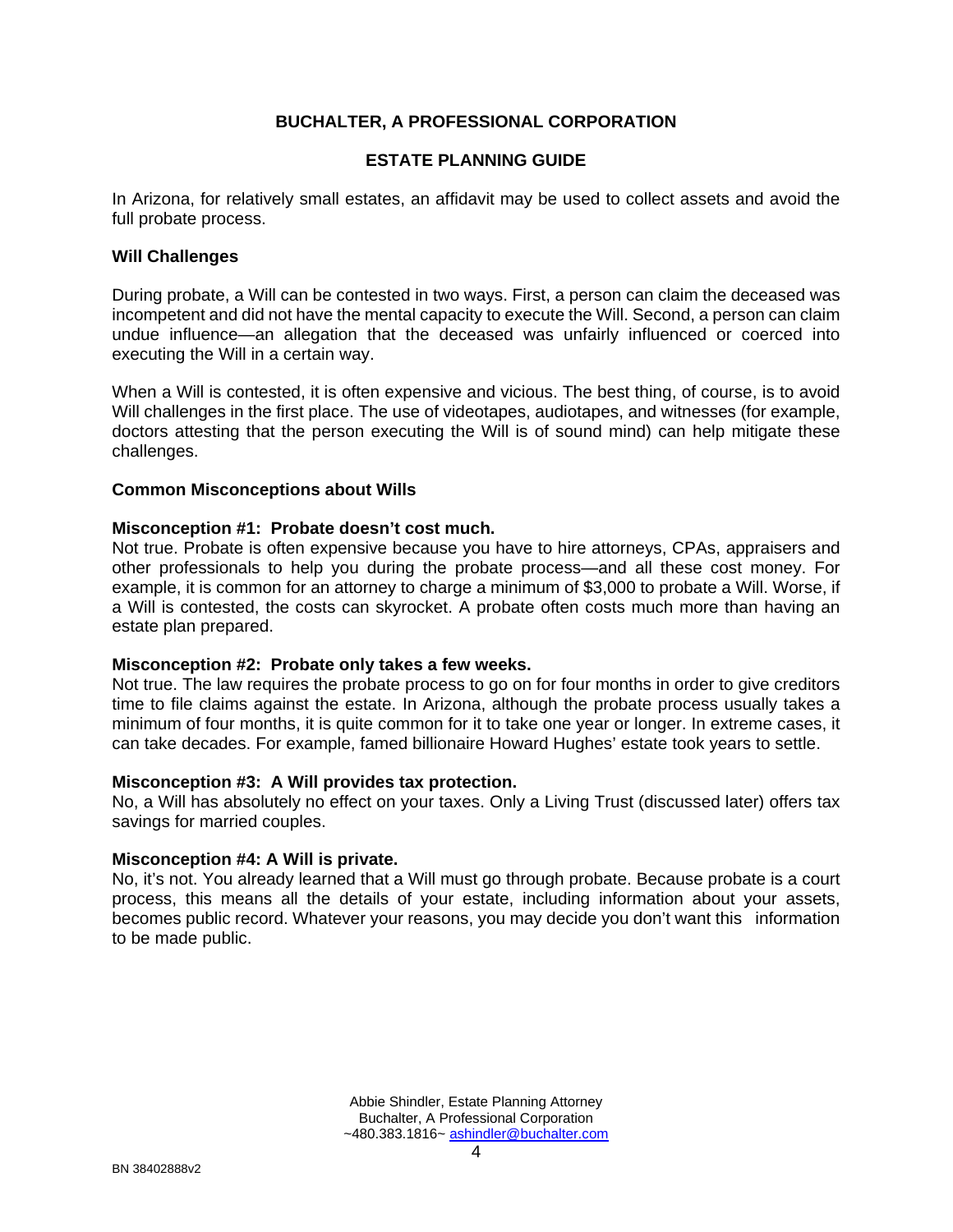#### **ESTATE PLANNING GUIDE**

#### **Misconception #5: All your real property can be handled through the same probate.**

This is only true if your real estate holdings (such as primary residence, investment properties and vacation homes) are located in the same state; otherwise, there must be a separate probate in each state. Depending on the state, an affidavit may be accepted to transfer real/personal property if a probate has already commenced in another state.

#### **Misconception #6: A Will only involves the cost of drawing up the documents.**

Not true. What's true is that compared to other alternatives, a Will is relatively inexpensive to establish in terms of up-front costs. However, because your estate must go through probate, you should also consider the back-end costs associated with a Will. Therefore, the total expense of a Will is the cost of preparing the Will initially plus the anticipated costs of probating the estate (including attorney's fees and other assessments on the estate).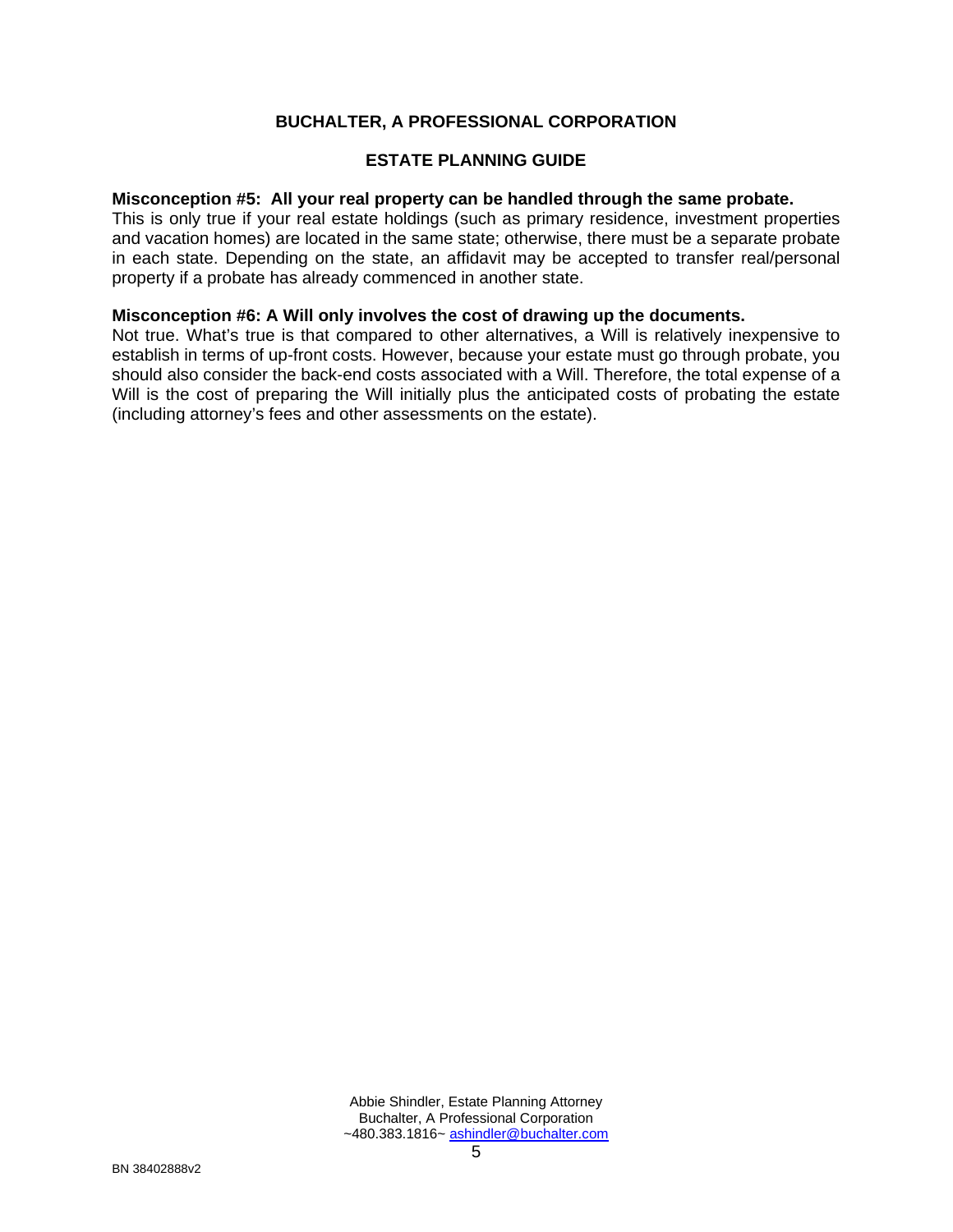#### **ESTATE PLANNING GUIDE**

#### **Revocable Living Trust**

A Revocable Living Trust is a trust you set up while you're alive that describes in detail what you want to happen to your estate upon your death. It addresses all the same important issues as a Will does so you can be assured that your estate will be handled according to your wishes after you're gone. It is referred to as a revocable living trust because you, at any time during your life, can alter, amend or even revoke it entirely.

When funded properly, a Living Trust avoids probate. For this reason, many people, especially those who are married, have children and own real estate, choose this type of estate planning instrument. However, your Living Trust only works as designed if you transfer all your assets into it. This would include the deed to your home, your car(s), boats, vacation homes, and all other real/personal property. Anything you forget to transfer into the trust would be outside the protection of the trust, and if it exceeds a threshold account, would therefore be subject to probate—the very thing you were seeking to avoid in the first place! Because most people continue to accrue assets even after the trust is set up, it is important that you update your trust regularly or at least every time you make a major purchase or refinance any real property.

#### **Components of a Trust**

There are three main parties that must be named and included in a Living Trust.

- 1. Grantor: This is the person setting up the trust (also called settler or trustor). This person (or persons, in the case of a married couple) remains in control of the trust until his/her death or incapacity.
- 2. Trustee: Initially, you, the grantor, will also likely serve as your trust's trustee. You will also name one or more "successor trustees"—a person(s) who is assigned by you to control and manage all the assets held in your trust upon your death or incapacity. Your trust should clearly define "incapacity;" for example, your trust could stipulate that two physicians must certify in writing that you are no longer competent to handle your own affairs. Because a trust is not normally overseen by a court or other party, you should be cautious when choosing your trustee. As the name suggests, you should have complete trust in this person to make sure your estate is handled according to your wishes. If you choose, you can draft your trust to include some level of independent oversight.
- 3. Beneficiary: This is the person or persons who inherit your estate. Because a trust, if properly funded, avoids probate and therefore won't be tied up in court, your assets will be available through your successor trustee to benefit your loved ones immediately.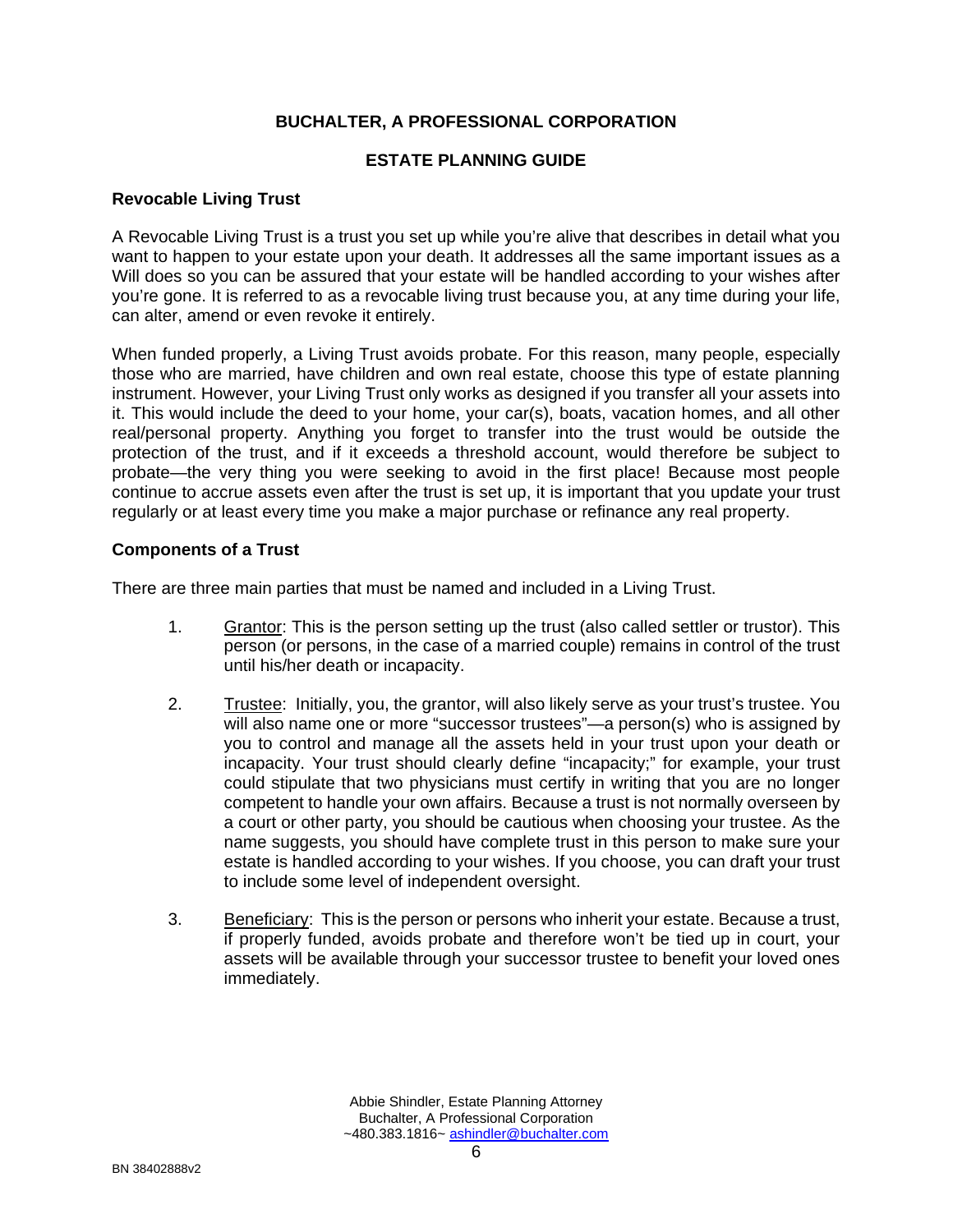#### **ESTATE PLANNING GUIDE**

#### **Benefits of a Living Trust**

- Avoids probate (if all of your assets are properly transferred into the trust).
- Keeps the details of your estate private.
- Helps lower or eliminate federal estate taxes. (Currently, Arizona does not have any estate taxes.)
- Offers additional tax benefits to married couples.
- Prevents the interruption of your assets flowing to your beneficiaries.
- Reduces the chances of Will challenges.
- Provides for more control over the distribution of your assets for an extended period time (i.e., you can parcel out your assets over time or designate that your beneficiaries receive certain amounts at predetermined intervals).
- Costs less to set up and administer than to commence a probate.
- Avoids conservator proceedings if you have minor children.
- Assigns someone of your choosing to manage your assets upon your death and also determine what to do if you become incapacitated.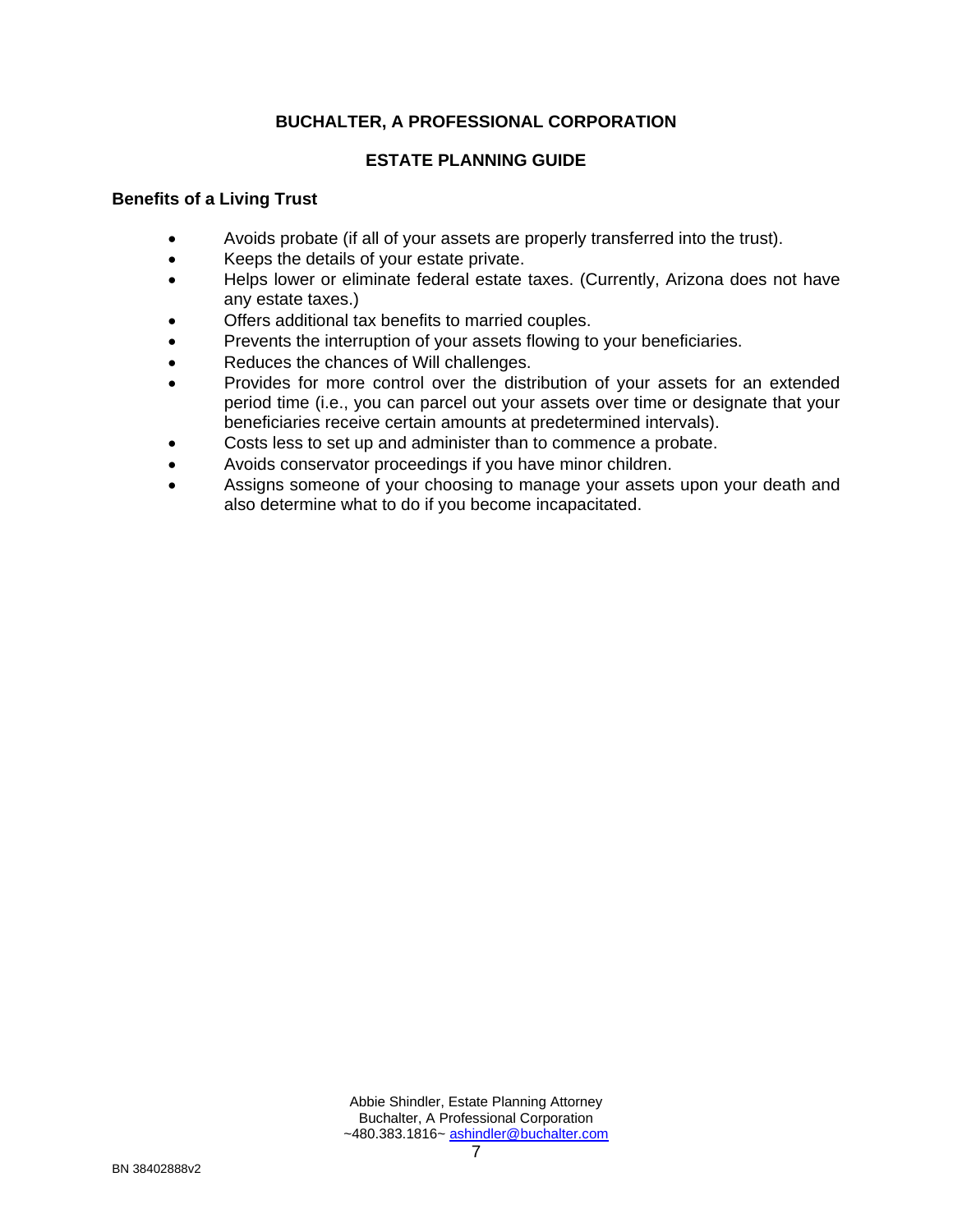#### **ESTATE PLANNING GUIDE**

#### **Will vs. Trusts Quiz**

This brief quiz will help you determine what estate planning instrument—either a Last Will & Testament or a Revocable Living Trust—is most appropriate for you.

| Are you married?                                                 | $\Box$ Y $\Box$ N |
|------------------------------------------------------------------|-------------------|
| Do you have minor children?                                      | $\Box$ Y $\Box$ N |
| Do you own property in Arizona?                                  | $\Box$ Y $\Box$ N |
| Do you own property in another state (vacation home/time share)? | $\Box$ Y $\Box$ N |
| Do you have a business interest (ownership or investment)?       | $\Box$ Y $\Box$ N |
| Are your assets valued at more than \$75,000?                    | $\Box$ Y $\Box$ N |

#### **Answer Key:**

If you answered "yes" to one or more questions, you are likely a good candidate for a Living Trust.

If you answered "no" to these questions, it is likely that a simple Last Will & Testament (without a Living Trust) would be sufficient.

To determine whether a Living Trust or a Last Will & Testament is right for you, please contact an estate planning professional to discuss your specific situation.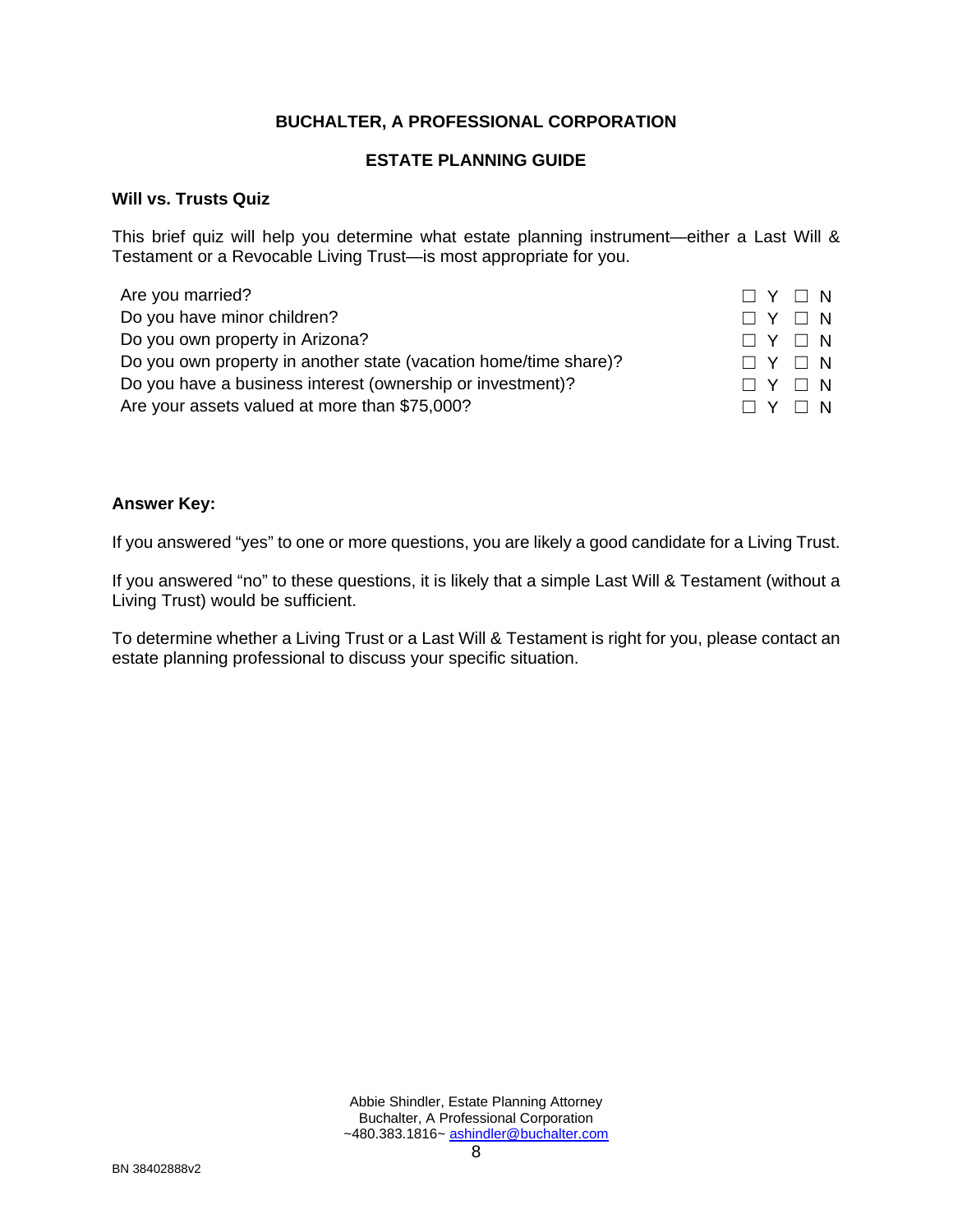#### **ESTATE PLANNING GUIDE**

#### **Living Will**

Remember the case involving Terry Schiavo? After suffering cardiac arrest and brain damage in 1990, Schiavo deteriorated into a persistent vegetative state (PVS) with little hope of recovery. In 1998, Schiavo's husband, Michael, filed a petition to remove Schiavo's feeding tube, which her parents opposed. This sparked a seven year legal battle that eventually gained wide spread media attention. Ultimately, on March 24, 2005, Michael's petition was granted and Schiavo's feeding tube was removed. She died seven days later.

None of this would have happened if Terry Schiavo had a Living Will and a Durable Health Care Power of Attorney in place before her initial illness that spelled out whether she wanted to be kept on life support indefinitely or wanted to be removed from any life-sustaining devices. These simple documents could have saved her husband and parents years of legal fighting and ongoing heartache.

Have you thought about the kind of care you want to receive in the event you're ever in a serious accident or became ill?

#### **The Power to Choose**

A Living Will (not to be mistaken with a Last Will and Testament) is a legal document that governs your health care and medical wishes. In it, you choose how you want to leave this world: whether you want doctors to do whatever it takes to keep you alive, whether you want medication to keep you pain-free, whether you want to be disconnected from life support if in a coma, or whether you want something in between.

This document can be as detailed as you want it to be. You can even make your medical care dependent upon specific circumstances. For example, if you are otherwise healthy when a debilitating illness occurs, you can specify that you want to be resuscitated if doctors conclude that you're likely to make a full recovery. Or, you can state that you want to be removed from life support if you fall into a vegetative state lasting more than one month. Again, this gives you the power to choose.

#### **Two Problems with a Living Will**

Although it is a powerful legal document, a Living Will has some limitations. The first is that this instrument was initially created to address the medical wishes of terminal patients. However, there are many situations that might not involve a terminal condition where you would want to make sure someone was empowered to carry out your wishes.

The second limitation is that a Living Will does not expressly assign someone you trust to act on your behalf. A Durable Health Care Power of Attorney and a Durable Mental Health Care Power of Attorney (discussed next) solves these issues.

> Abbie Shindler, Estate Planning Attorney Buchalter, A Professional Corporation ~480.383.1816~ ashindler@buchalter.com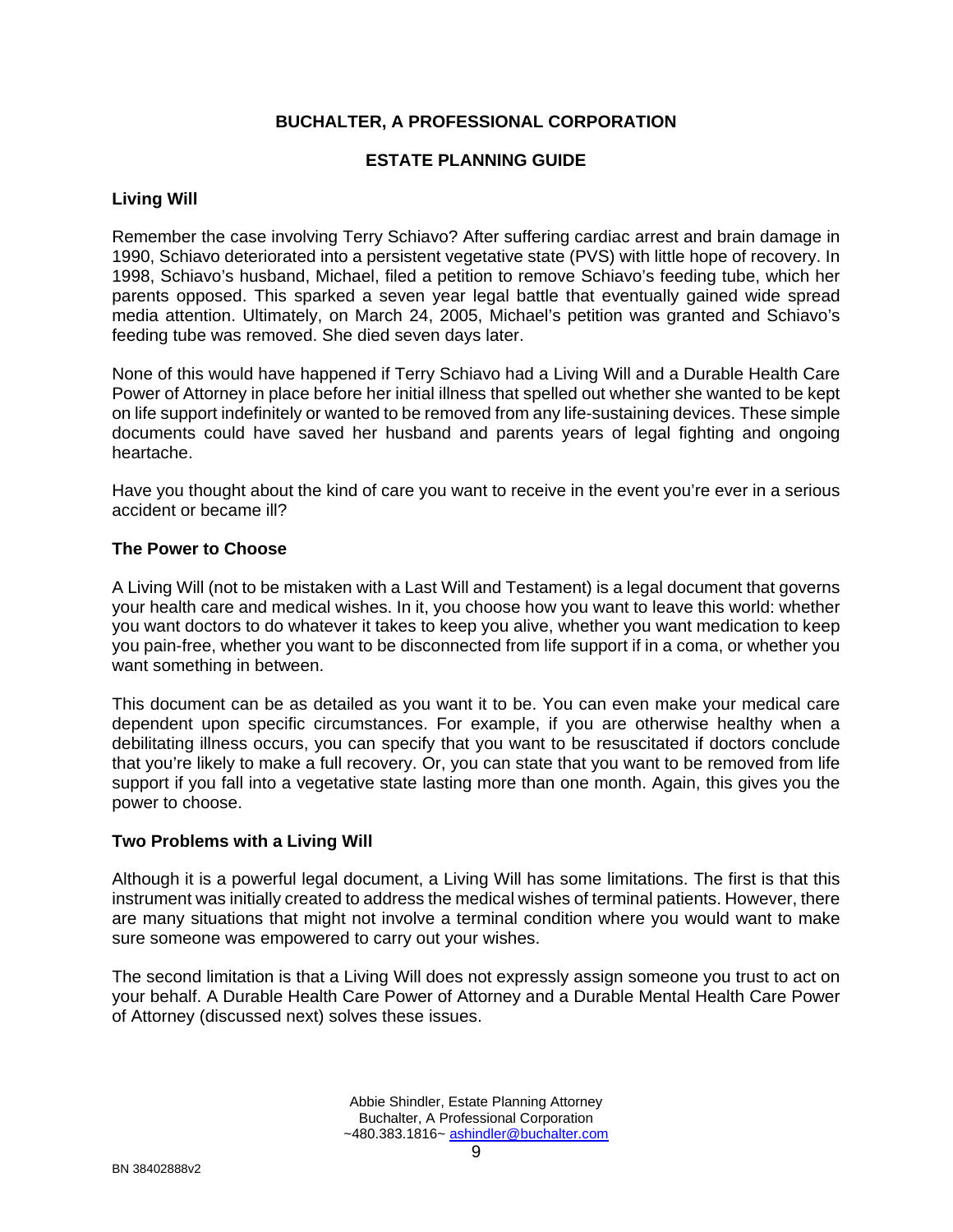#### **ESTATE PLANNING GUIDE**

#### **Durable Health Care Power of Attorney**

Designed to work in conjunction with a Living Will, a Durable Health Care Power of Attorney is a legal document that names a specific person to act as your guardian and to make medical decisions on your behalf, particularly when you are unable to do so yourself. In Arizona, a loved one (spouse, parent, child, friend, etc.) cannot make decisions about your healthcare needs unless that person is designated as your legal guardian. If you didn't have a medical power of attorney in place, a court would have to appoint a guardian for you, which is a fairly expensive and time-consuming process.

As with your Living Will, you can make your Durable Health Care Power of Attorney dependent on the circumstances. Under certain circumstances, you might permit your guardian to make decisions while you are still of sound mind. For example, if you are physically disabled, you could allow your designated guardian to visit several assisted living facilities or nursing homes and choose one for you based on your requirements.

In most cases, however, you'll likely specify that the person named as your guardian (also called a surrogate) can only make medical decisions on your behalf if you are incapacitated and cannot make those decisions for yourself. This is called "springing power" because your guardian's power to choose for you springs into effect only once you're unable to make your own decisions.

#### **Your Guardian's Powers**

Your guardian will be empowered to provide health care professionals with directions and guidance on the following issues affecting you:

- Medical treatment
- Surgery
- Diagnostic procedures
- Life support
- Comfort care
- Do Not Resuscitate (DNR) orders

Given how stressful it can be to make these decisions, you want to make it as easy as possible for your guardian to follow your wishes. That's why it is crucial that you plainly state in your Living Will what level of medical intervention or treatment you want in the event of illness, accident or other circumstance.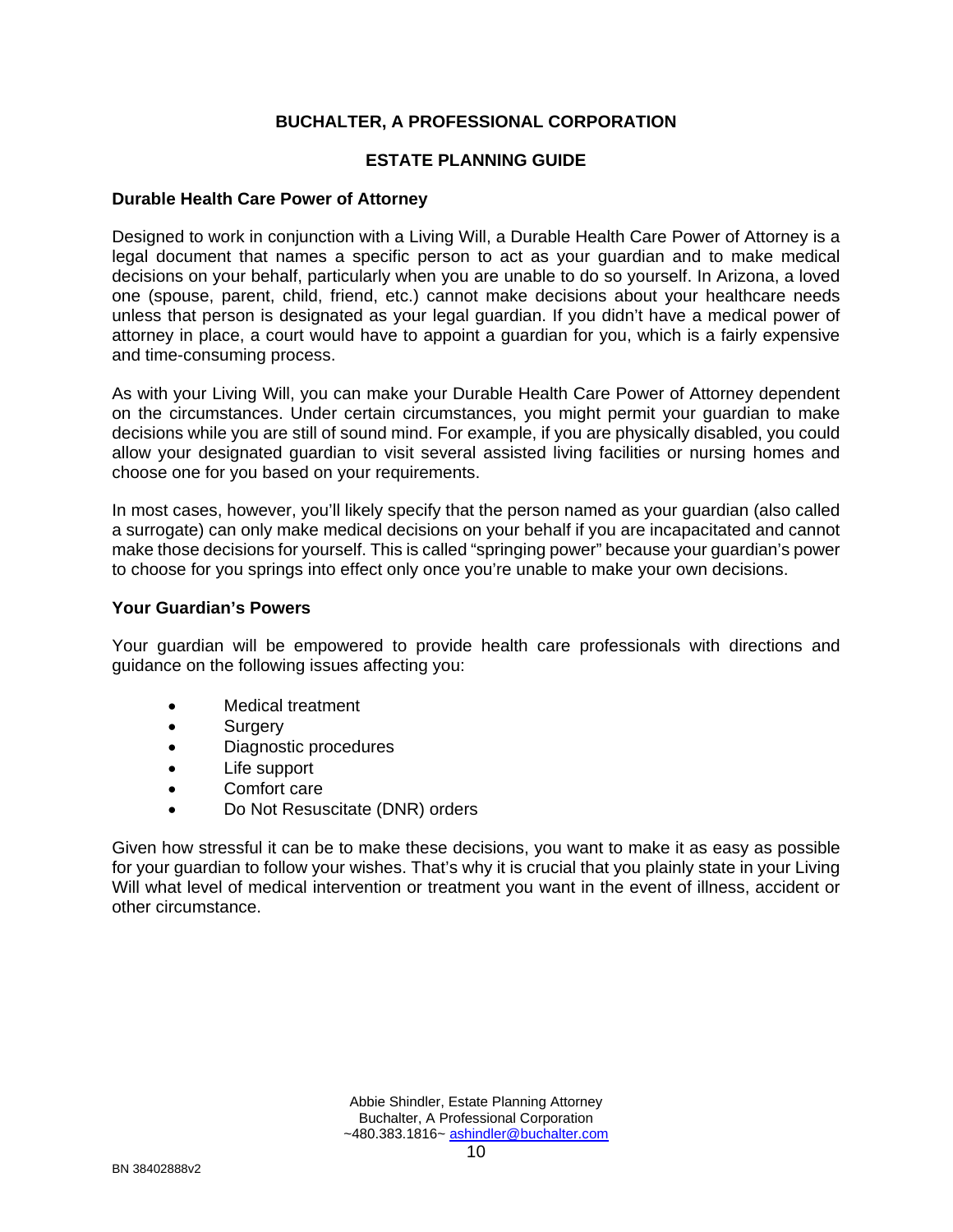#### **ESTATE PLANNING GUIDE**

#### **Proper Preparation Crucial**

It is important that your Medical Power of Attorney is carefully drafted. If not prepared properly, it may only apply in limited situations when you actually intended for it to cover a broader range of circumstances. Further, an improperly worded document can expire just when it is needed. In addition, if your Living Will and Health Care Power of Attorney are separate documents, you may want to write your power of attorney so that it overrides your Living Will.

#### **Living Will/Medical Power of Attorney Tips**

- Choose your named guardian carefully. You should have complete trust in this person to carry out your wishes and preferences.
- Talk with your physician and make sure he/she agrees to honor your wishes according to Arizona law. Make sure your doctor has a copy of your Living Will and Power of Attorney in your medical file.
- Present a copy of these documents each and every time you enter a hospital.
- Send a copy of your documents to any hospital that you might be taken to in the event of an emergency. According to Arizona law, a hospital must start a file on you even if you have never been a patient there before.
- Review, initial and date your Power of Attorney document each year to reinforce that the document still reflects your wishes.

#### **Durable Mental Health Care Power of Attorney**

A Durable Mental Health Care Power of Attorney gives you a chance to plan for a mental health crisis at a time when you are of sound mind.

In Arizona, while a Durable Health Care Power of Attorney gives your appointed agent authority to handle all medical issues, it doesn't give your agent authority to make decisions related to your mental health. You don't need to have a history of mental illness to warrant having a Durable Mental Care Power of Attorney in place; it covers treatment for something as simple as a medication interaction that dramatically affects your mood or behavior to behavioral issued related to Alzheimer's disease and other forms of dementia. Without this power of attorney, if behavioral health treatment is required and you're unable or unwilling to accept treatment, the only other option is for someone to pursue an emergency guardianship with the court, a time-consuming and costly option.

This document is as critical for all Arizonans, regardless of age or health status, to have in your portfolio as are healthcare and financial powers of attorney.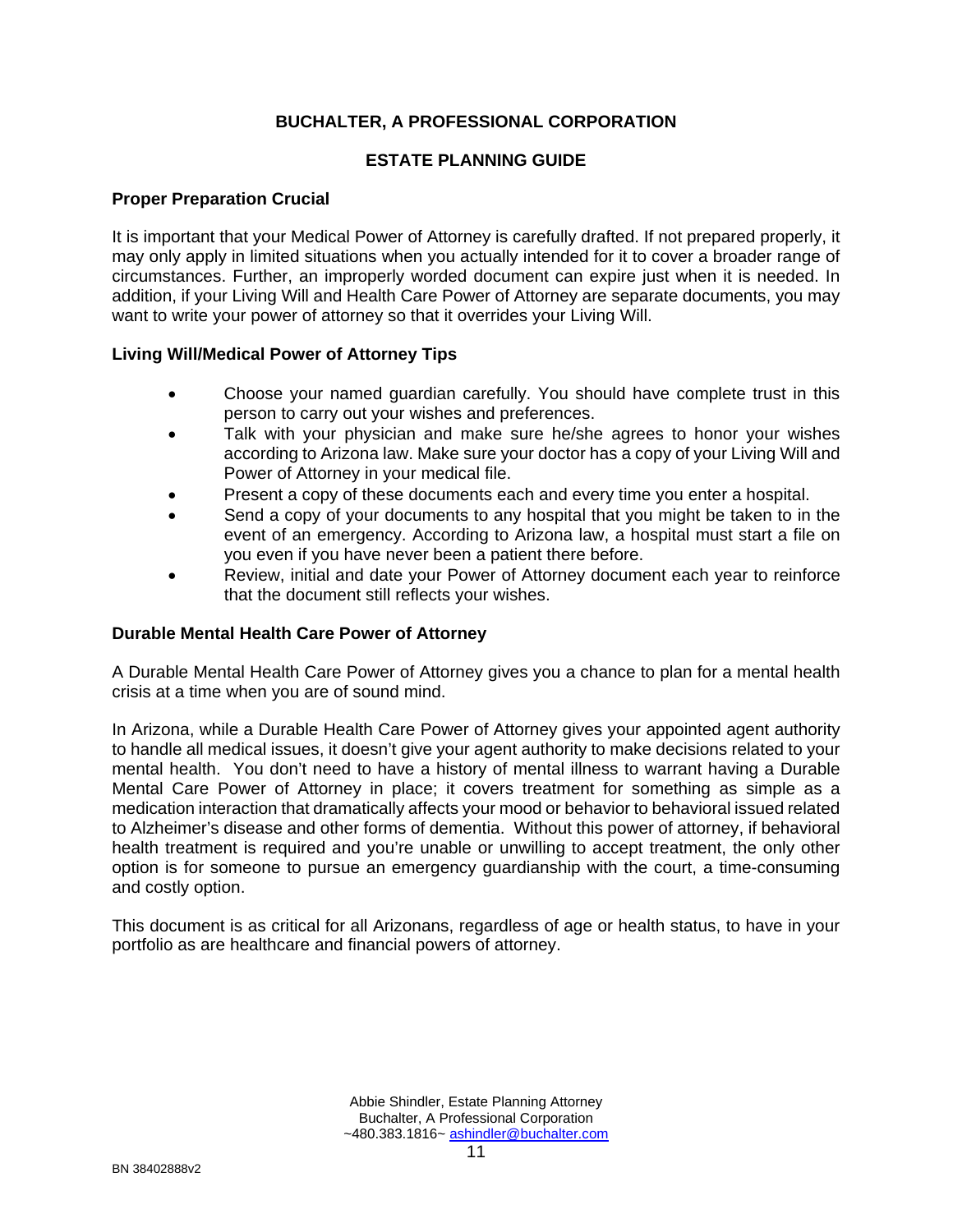#### **ESTATE PLANNING GUIDE**

#### **Durable Financial Power of Attorney**

A Durable Financial Power of Attorney gives you the ability to appoint someone you trust (called your agent or attorney-in-fact) to handle your financial affairs. You can specify when and under what circumstances you want this document to become effective. In most cases, you will likely specify that the power of attorney activates only if you become incapacitated and are unable to make decisions for yourself. This is how we usually set up this document and it is what we recommend for most clients.

You can also make the power of attorney effective immediately, allowing your appointed agent to make decisions for you even while you're still competent—but you should exercise extreme caution and discuss your reasons with an attorney before entering into this type of agreement.

The word "durable" is very important here. This word plus whatever language you include in the document is what keeps the power of attorney viable even if your condition changes—i.e., if you become disabled or incapacitated. Without this terminology, this document could cease to be effective just when you and your loved ones need it the most.

#### **Tips for Using This Instrument**

- Choose someone you trust to serve as your appointed agent because this person will have control over your finances once the power of attorney goes into effect.
- Make sure to clearly define "incapacity" and consider having one or more doctors determine if you are incapacitated before allowing your agent to proceed.
- Keep the original document in your possession and tell your appointed agent where it is.

#### **Benefits of This Document**

- Allows someone you trust to handle your financial affairs when you're no longer able to.
- Avoids the cost and delay of having a court appoint someone to manage your finances.
- Gives you the ability to make your agent's power "durable" while also making it dependent upon certain circumstances.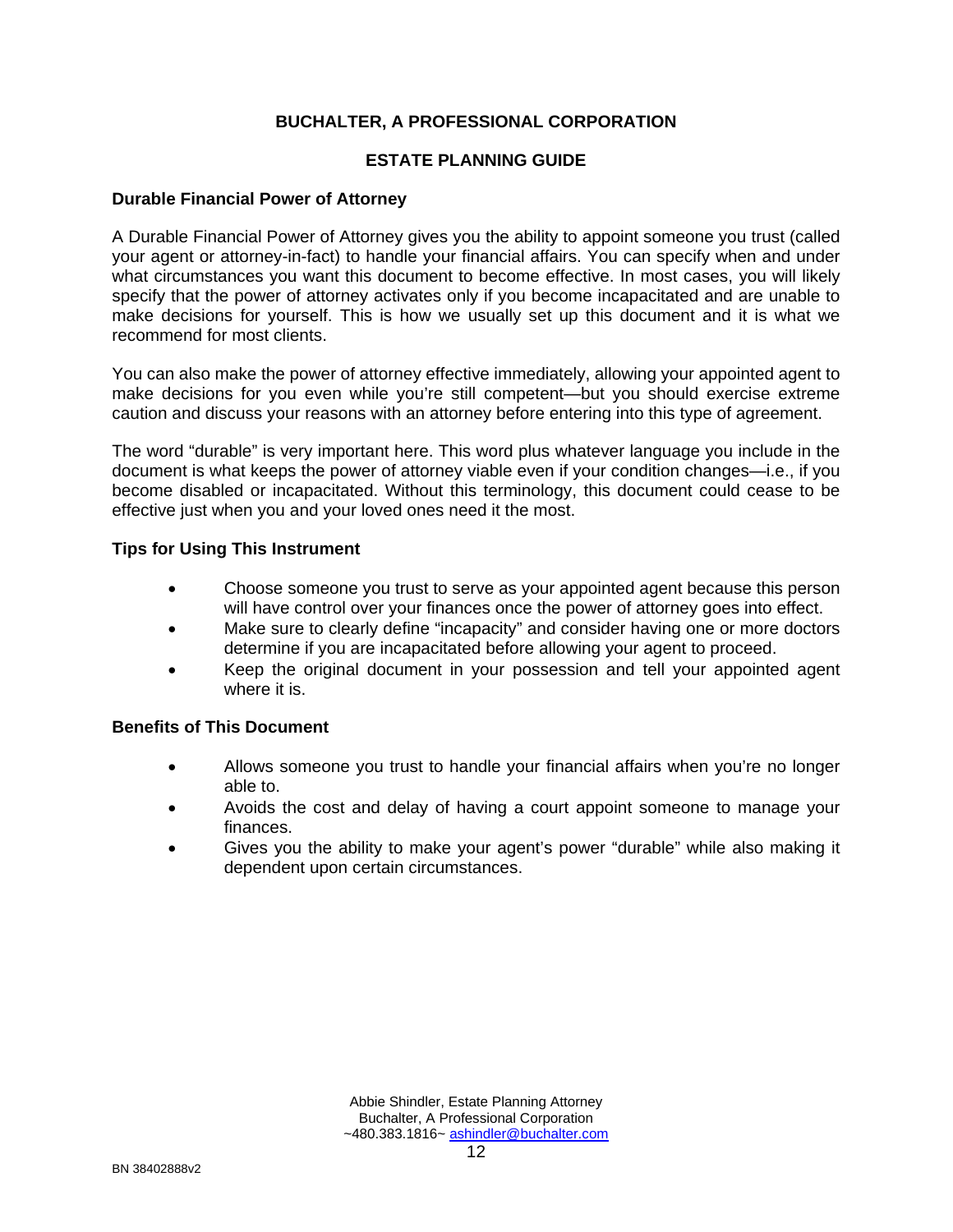#### **ESTATE PLANNING GUIDE**

#### **Final Thoughts on Estate Planning**

One of the best gifts you can give yourself is to protect your family and your estate with a comprehensive estate plan. Despite the many benefits of having a trust, will and/or other legal instruments in place, many people put off creating an estate plan—often leading to unfortunate consequences that can affect you and your loved ones both before and after you're gone. Your reasons for procrastinating may include:

- **Not wanting to face your own mortality**. Estate planning requires you to make plans for both your incapacity and/or death—painful subjects that you may want to avoid. You may also be thinking, "I'm young, healthy and won't have to think about my death for a long time, so I'll deal with estate planning later." From my experience, far more pain and heartache results from failing to create an estate plan than from acting now.
- **Being overwhelmed by the very thought of estate planning.** It's true that estate planning is a complex subject with many moving parts. You'll want to hire a competent, trustworthy estate planning professional to help you figure out a plan that addresses your particular situation and needs. In doing so, you'll likely experience relief and comfort knowing that you and your family are protected.
- **The cost of estate planning**. Hiring an experienced estate planning attorney to make sure your wishes are spelled out in a comprehensive estate plan isn't cheap; however, it is far more costly not to have an estate plan in place. Consider the attorneys' fees associated with things like commencing probate (\$3,000+), appointing guardians and/or conservators (\$3,000+), obtaining court orders (\$2,000+), and other issues. For an estate plan prepared by a professional attorney, you can expect to pay \$750-\$4,000. Your total cost will depend on the type of legal instrument you choose as well as your specific circumstances. In the grand scheme of things, this is a small price to pay for the peace of mind you'll receive in return.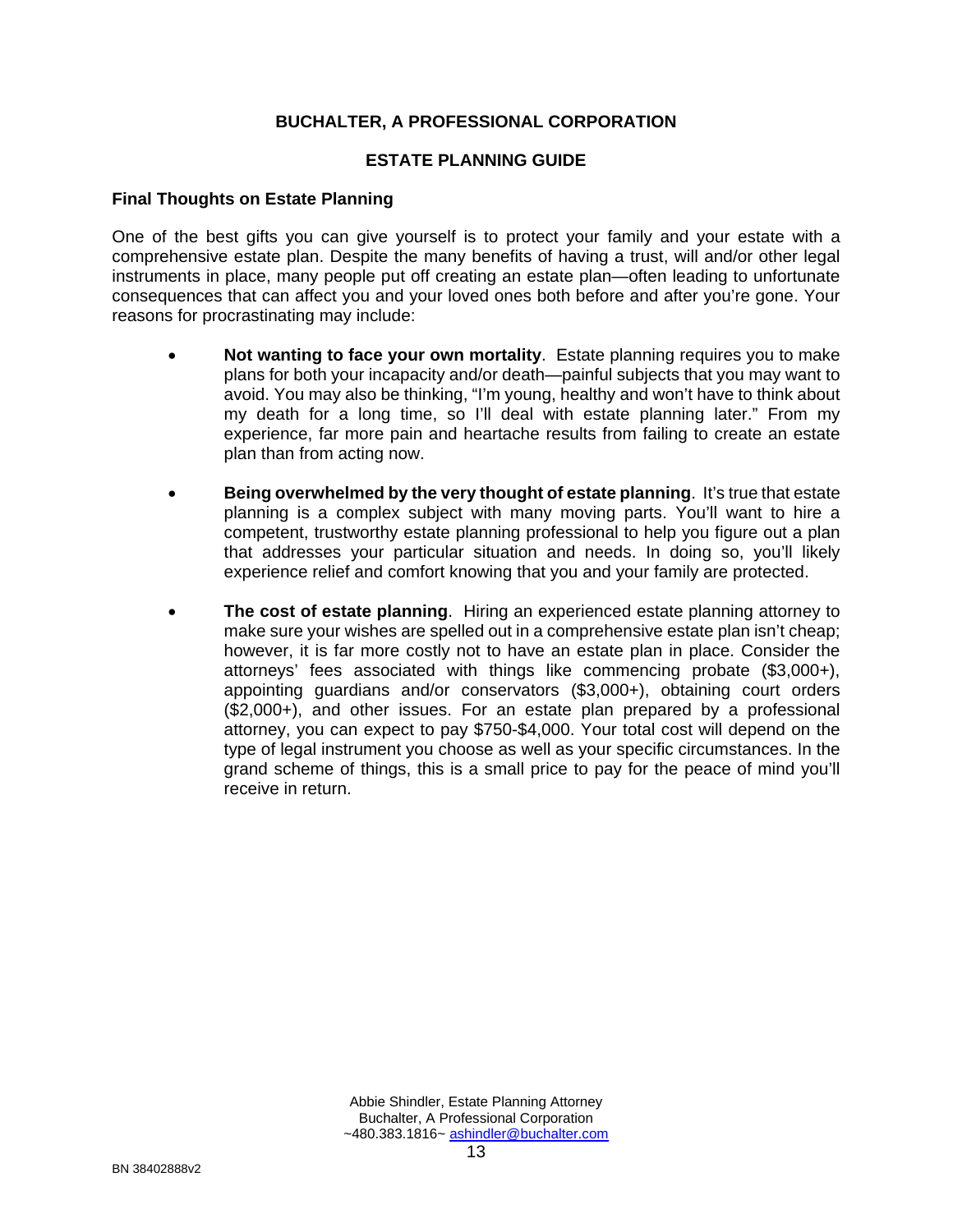#### **Estate Planning Costs\***

#### **Simple Will Package includes:**

- Last Will and Testament:
- Tangible Personal Property List;
- Living Will/Health Care Power of Attorney;
- Mental Health Care Power of Attorney; and
- Durable Financial Power of Attorney.

#### Fees:

- Single Person \$1,800 **(if paid in full at commencement of services)** \$2,000 **(if ½ is paid at commencement of services with balance due upon completion)**
- Married Couple \$2,200 **(if paid in full at commencement of services)** \$2,400 **(if ½ is paid at commencement of services with balance due upon completion)**

Fees include preparation of all of the above documents, two meetings with attorney Abbie

Shindler and an estate planning portfolio in which you can store your documents.

#### **Living Trust Package** includes:

- Pour-Over Last Will and Testament;
- Tangible Personal Property List;
- Revocable Living Trust or Restated Trust;
- Certification of Trust Existence;
- Warranty Deed to transfer your real property to trust;
- Assignment of business interest (if applicable);
- Assignment to transfer tangible personal property to trust;
- Durable Financial Power of Attorney;
- Living Will/Health Care Power of Attorney;
- Mental Health Care Power of Attorney;
- Funding Memorandum to use as a guide to transfer assets to trust.

#### Fees:

• Single Person - \$3,000 **(if paid in full at commencement of services)**

 \$3,200 **(if ½ is paid at commencement of services with balance due upon completion)**

• Married Couple - \$4,000 **(if paid in full at commencement of services)** \$4,200 **(if ½ is paid at commencement of services with balance due upon completion)**

<sup>\*</sup> The above-listed fees are an estimate only and each individual will be evaluated on a case-by-case basis.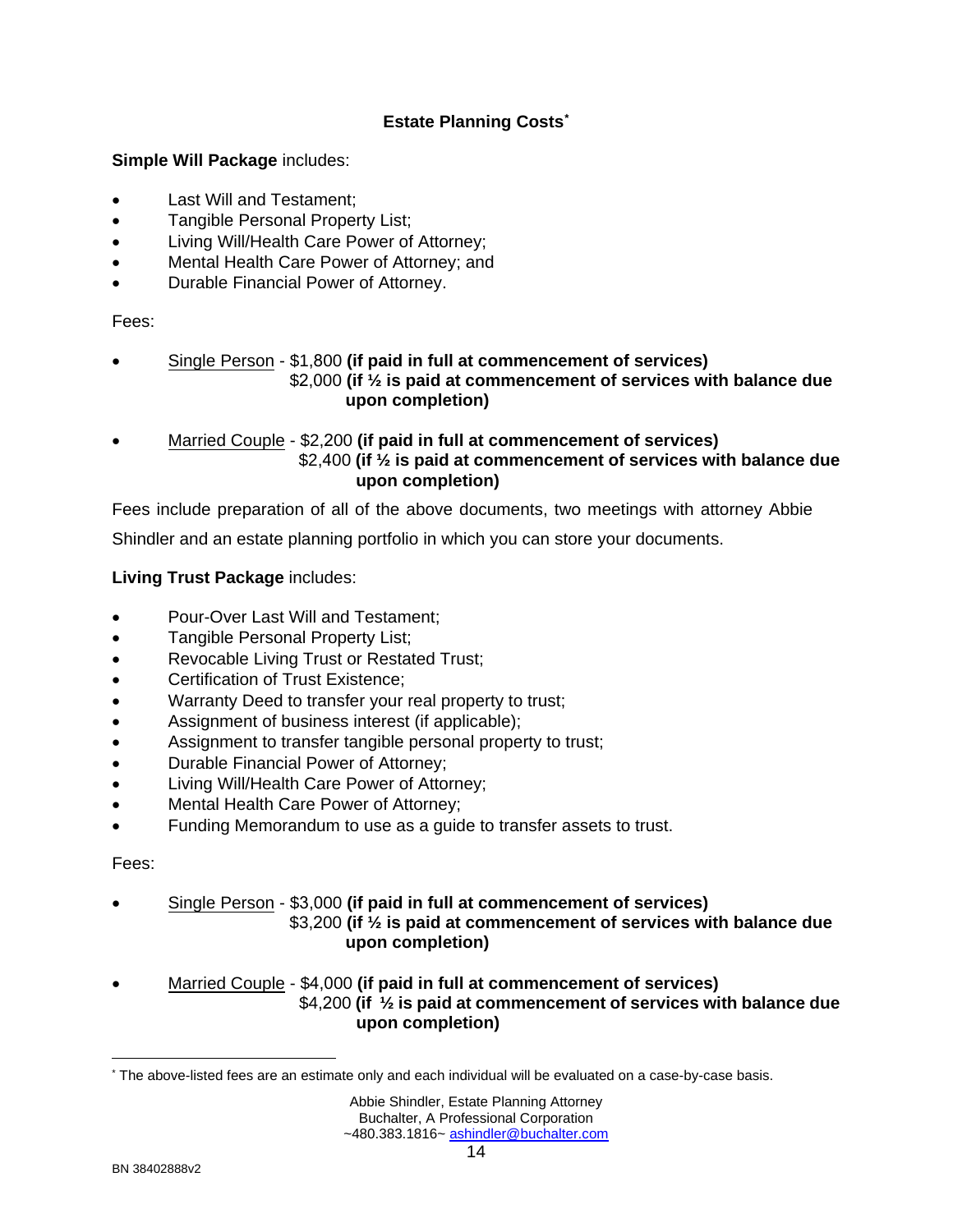Fees include preparation of all referenced documents, two meetings with attorney Abbie Shindler and an estate planning portfolio in which you can store your documents.

#### **Payment Methods**

In the event you elect not to pay such related fees in full, we request a retainer in the amount of 1/2 the fees for estate planning services. For example, if you are a married couple and choose the Living Trust Package, we would ask for a retainer of \$2,000. We will then bill you for the balance once your documents are ready to sign.

#### **Estate Planning Guide**

**Disclosure Under Federal Tax Law (Circular 230):** (1) This communication was not intended or written to be used, and cannot be used or relied upon, by you or anyone else for the purpose of avoiding penalties that may be imposed under federal tax law, (2) any written statement contained in this communication relating to any federal tax transaction, if any, may not be used by any person to support the promotion or marketing of or to recommend any federal tax transactions(s), if any, addressed in this communication, and (3) you should seek advice based on your particular circumstances from an independent tax advisor with respect to any federal tax transaction, if any, contained in this communication.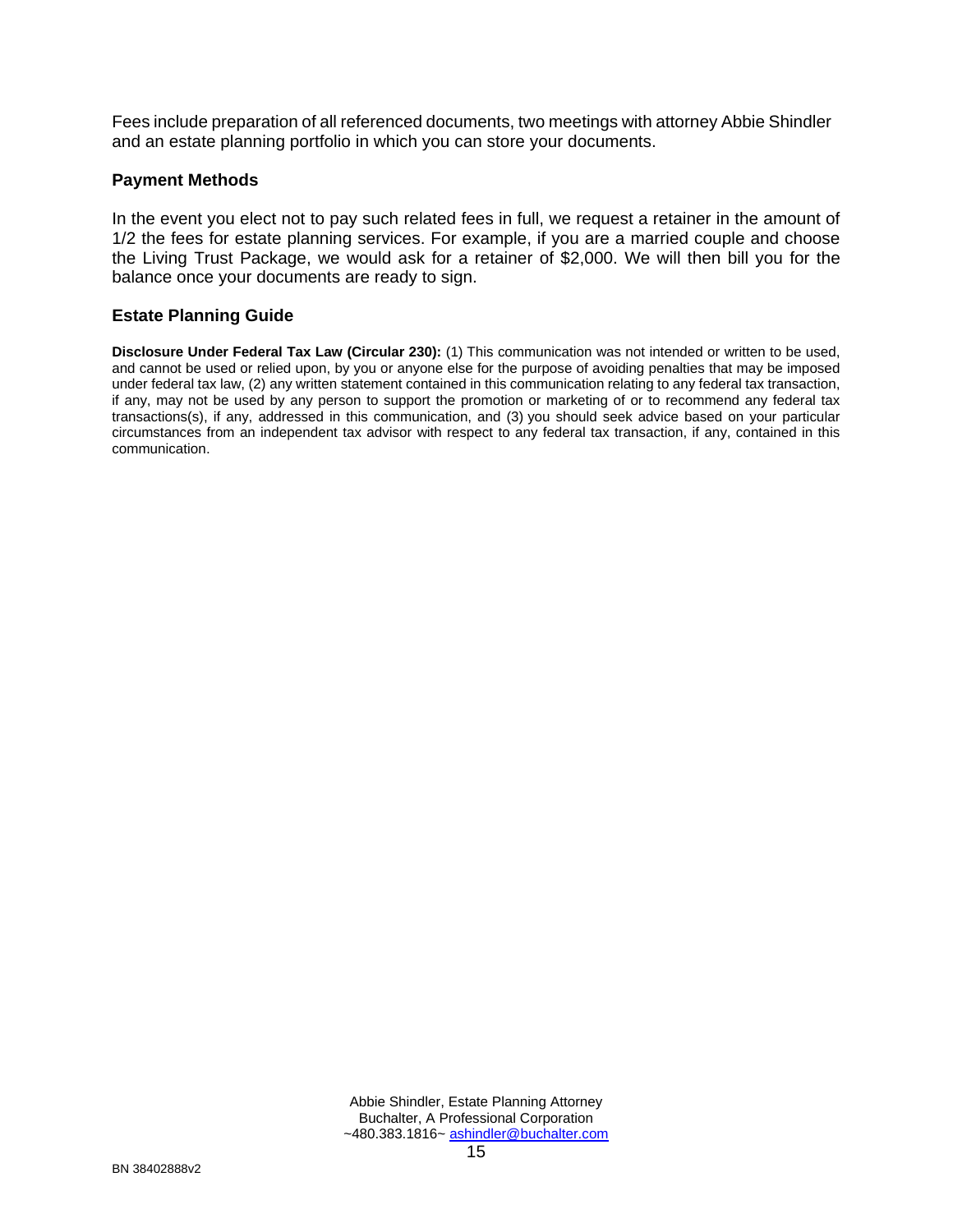# Buchalter

# **CONFIDENTIAL ESTATE PLANNING QUESTIONNAIRE**

Congratulations!

Developing an effective estate plan depends on the presence of two factors: 1) a professional with the legal expertise to execute your estate plan and 2) this person's knowledge of all the relevant facts and circumstances concerning you and your family.

This questionnaire is designed to help you gather the necessary information and determine your goals. The information you'll provide here is essential for the planning of your estate and will be held in confidence. Please complete Steps 1 through 10.

When finished, please send your questionnaire to Abbie S. Shindler, estate planning attorney, using one of the options below:

| Mail:  | Abbie S. Shindler                            |
|--------|----------------------------------------------|
|        | <b>Buchalter, A Professional Corporation</b> |
|        | 15279 N. Scottsdale Road, Suite 400          |
|        | Scottsdale, AZ 85254-1754                    |
| Phone: | 480.383.1816                                 |
| Fax:   | 480.824.9400                                 |
| Email: | ashindler@buchalter.com                      |

After that, please call Abbie S. Shindler to schedule an appointment to discuss your estate plan in more detail. You can reach Abbie at 480.383.1816.

Looking forward to working with you!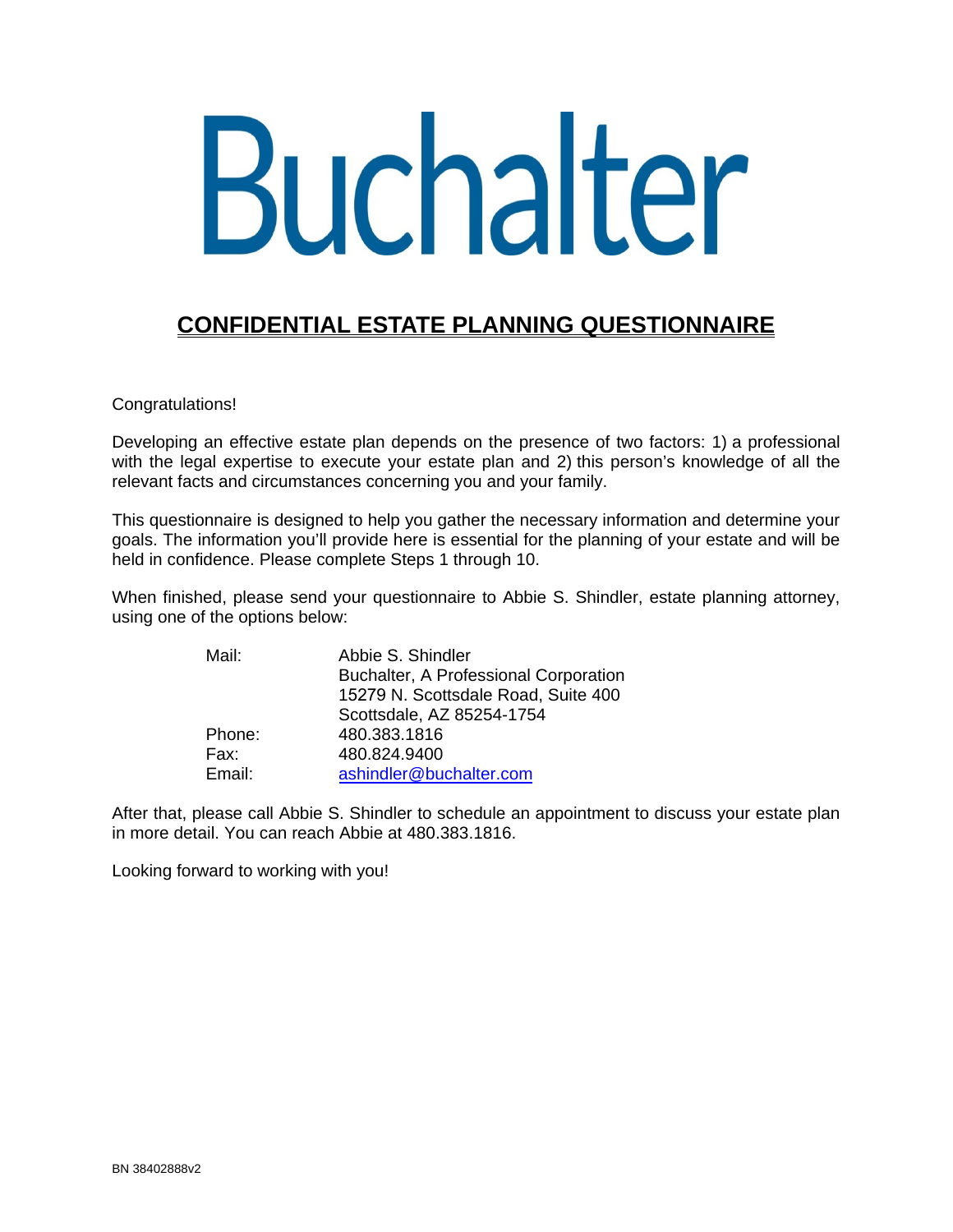### **STEP 1: ABOUT YOU**

In this section, please write all names EXACTLY as you want them to appear in your legal documents. Please type or print all information. If you need more space, add pages. Do not leave any spaces blank. If a certain section does not apply to you, write "N/A" in that area.

| FULL LEGAL NAME:                                                                                               |                                                              |                                                              |          |
|----------------------------------------------------------------------------------------------------------------|--------------------------------------------------------------|--------------------------------------------------------------|----------|
| (if married, a.k.a. Spouse #1)                                                                                 | (LAST)                                                       | (FIRST)                                                      | (MIDDLE) |
|                                                                                                                | (Note: Full legal name will be used on all legal documents.) |                                                              |          |
|                                                                                                                |                                                              |                                                              |          |
|                                                                                                                |                                                              |                                                              |          |
|                                                                                                                |                                                              |                                                              |          |
| CITY: ______________________________STATE: ______________________ZIP: _______________________COUNTY: _________ |                                                              |                                                              |          |
|                                                                                                                |                                                              |                                                              |          |
|                                                                                                                |                                                              |                                                              |          |
|                                                                                                                | (Or list former occupation. Check box if retired $\square$ ) |                                                              |          |
|                                                                                                                |                                                              |                                                              |          |
| CITY: _________________________________STATE: _______________________ZIP: _________________COUNTY:             |                                                              |                                                              |          |
|                                                                                                                |                                                              |                                                              |          |
| PREFERRED MEANS OF COMMUNICATION:                                                                              |                                                              | $\Box$ EMAIL $\Box$ REGULAR MAIL                             |          |
|                                                                                                                |                                                              |                                                              |          |
| ARE YOU A U.S. CITIZEN: □ Yes □ No If not, COUNTRY OF CITIZENSHIP: ____________________                        |                                                              |                                                              |          |
|                                                                                                                |                                                              |                                                              |          |
|                                                                                                                |                                                              |                                                              |          |
| $\Box$ Divorced $\Box$ Widowed $\Box$ Single                                                                   |                                                              |                                                              |          |
| If married, do you have a prenuptial agreement? $\Box$ Yes $\Box$ No (If yes, please provide us with a copy.)  |                                                              |                                                              |          |
|                                                                                                                |                                                              |                                                              |          |
| If married, please complete the following section:                                                             |                                                              |                                                              |          |
|                                                                                                                |                                                              |                                                              |          |
| SPOUSE #2: FULL LEGAL NAME: \[                                                                                 |                                                              |                                                              |          |
|                                                                                                                | (LAST)                                                       | (FIRST)                                                      | (MIDDLE) |
|                                                                                                                |                                                              | (Note: Full legal name will be used on all legal documents.) |          |

|                                      |                                                                                                                            | (Note: Full legal name will be used on all legal documents.) |  |
|--------------------------------------|----------------------------------------------------------------------------------------------------------------------------|--------------------------------------------------------------|--|
|                                      |                                                                                                                            |                                                              |  |
|                                      |                                                                                                                            |                                                              |  |
|                                      |                                                                                                                            |                                                              |  |
|                                      |                                                                                                                            |                                                              |  |
|                                      |                                                                                                                            |                                                              |  |
|                                      |                                                                                                                            |                                                              |  |
| <b>BUSINESS ADDRESS:</b>             | (Or list former occupation. Check box if retired $\Box$ )<br><u> 1989 - Andrea Stadt British, fransk politik (d. 1989)</u> |                                                              |  |
|                                      |                                                                                                                            |                                                              |  |
|                                      | E-MAIL ADDRESS: And All Andrew Management Control and All Andrew Management Control and All Andrew Management C            |                                                              |  |
|                                      | PREFERRED MEANS OF COMMUNICATION:                                                                                          | $\Box$ EMAIL $\Box$ REGULAR MAIL                             |  |
|                                      | ARE YOU A U.S. CITIZEN: $\square$ Yes $\square$ No If not, COUNTRY OF CITIZENSHIP:                                         |                                                              |  |
|                                      | DO YOU CURRENTLY HAVE A TRUST? $\Box$ Yes $\Box$ No IF YES, PLEASE GIVE NAME OF THE TRUST:                                 |                                                              |  |
| *Please provide a copy of the Trust. |                                                                                                                            |                                                              |  |
|                                      |                                                                                                                            |                                                              |  |
|                                      |                                                                                                                            |                                                              |  |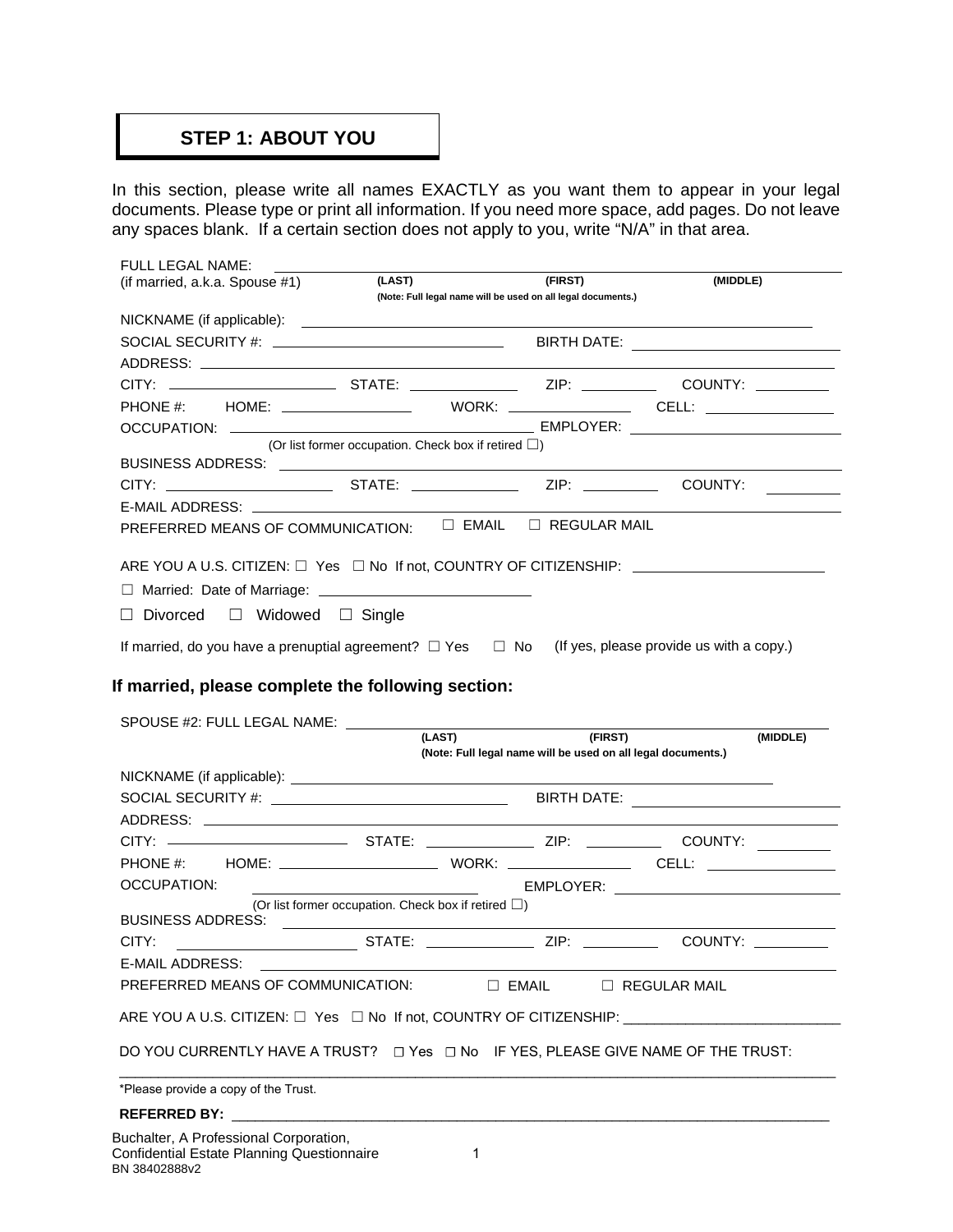## **STEP 2: CHILDREN & BENEFICIARIES**

**ALL CHILDREN:** Please list living children (minors or adults) and addresses for each. If you need more space, attach additional pages. Legally adopted children are considered the same as your natural born children. Even if you wish to exclude a child, the child must be listed. We will exclude any child you request later in this form. If you have no children, write "NONE."

#### **Names of Living Children of CURRENT Marriage (or of Single Person):**

| Full Names of Children Address,<br><b>City and State</b> | Gender<br>M/F | Birth Date &<br>Age | Marital<br><b>Status</b><br>(M/S/D) | # of<br>Children | Beneficiary? |                        |
|----------------------------------------------------------|---------------|---------------------|-------------------------------------|------------------|--------------|------------------------|
| 1.                                                       |               |                     |                                     |                  | $\Box$ Y     | $\mathsf{N}$<br>$\Box$ |
| 2.                                                       |               |                     |                                     |                  | Y<br>$\Box$  | ${\sf N}$<br>$\Box$    |
| 3.                                                       |               |                     |                                     |                  | Y<br>$\Box$  | ${\sf N}$<br>$\Box$    |
| 4.                                                       |               |                     |                                     |                  | Y<br>$\Box$  | ${\sf N}$<br>$\Box$    |
| 5.                                                       |               |                     |                                     |                  | $\Box$ Y     | ${\sf N}$<br>$\Box$    |

Do any of your children have Special Needs? If so, please list name(s) and briefly explain: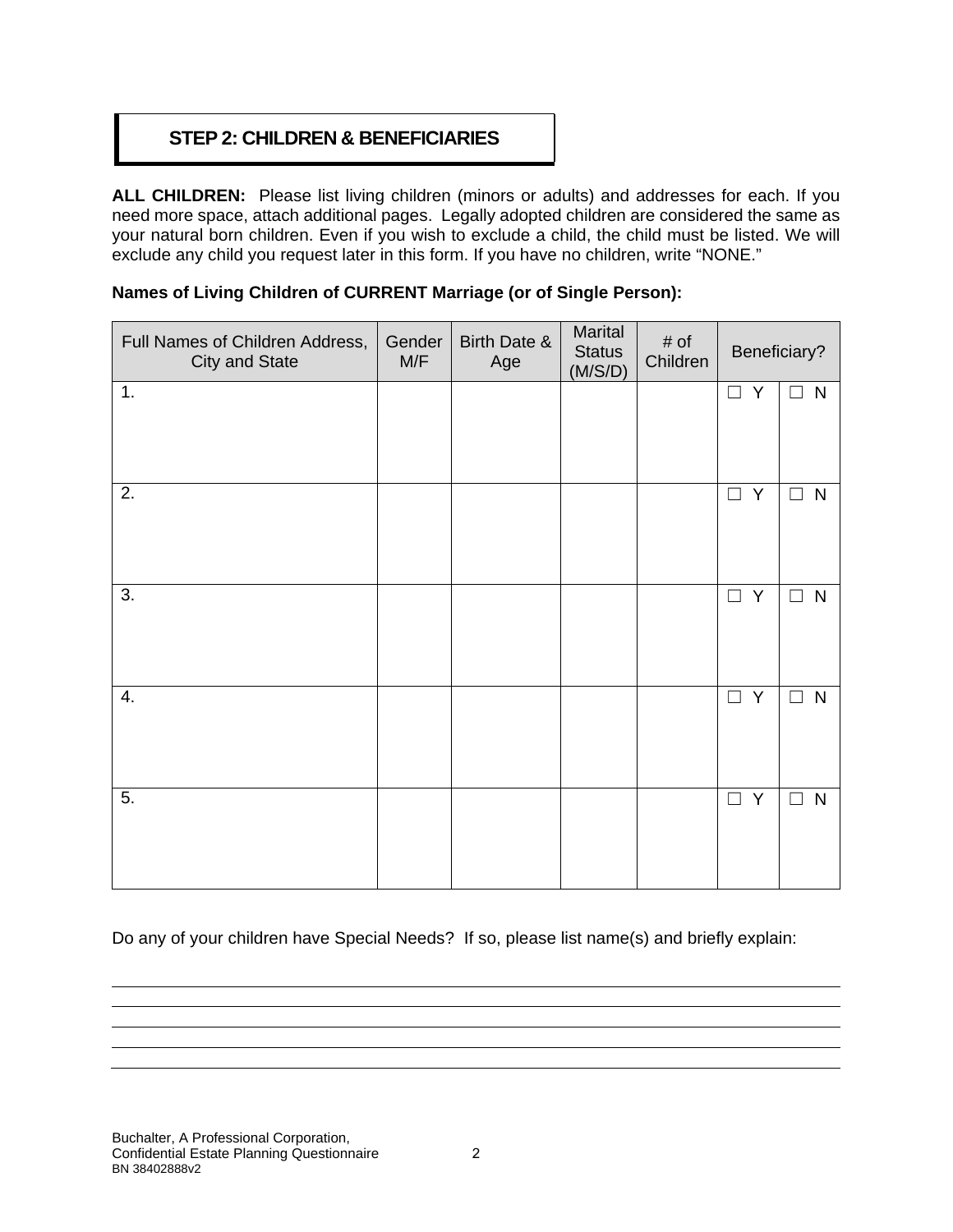#### **Names of Children of a PREVIOUS Marriage:**

| <b>Full Names of Children</b><br>Address, City and State | Gender<br>M/F | Child of<br>H or W | <b>Birth</b><br>Date &<br>Age | Marital<br><b>Status</b><br>(M/S/D) | # of<br>Children | Beneficiary? |             |
|----------------------------------------------------------|---------------|--------------------|-------------------------------|-------------------------------------|------------------|--------------|-------------|
| 1.                                                       |               |                    |                               |                                     |                  | Y<br>П       | N           |
| 2.                                                       |               |                    |                               |                                     |                  | Y<br>$\Box$  | N<br>П      |
| 3.                                                       |               |                    |                               |                                     |                  | Y<br>П       | N<br>□      |
| $\overline{4}$ .                                         |               |                    |                               |                                     |                  | Y<br>П       | N<br>$\Box$ |

**GUARDIAN FOR MINOR CHILDREN**: If any of your children are now under age 18, please name a guardian for them. The natural parent has the "first right" to the children. But, if both natural parents have died, a guardian must be appointed for the minor children. List one or more persons to be the guardian of your minor children. This may be the same person you choose as your successor trustee. If you have no minor children, write "NONE."\*

#### **PRIMARY GUARDIAN FOR MINOR CHILDREN:**

|                                        | (LAST) | (FIRST)         | (MIDDLE)                                                                                                                                                                                                                                                                                                                                       |  |
|----------------------------------------|--------|-----------------|------------------------------------------------------------------------------------------------------------------------------------------------------------------------------------------------------------------------------------------------------------------------------------------------------------------------------------------------|--|
|                                        |        |                 |                                                                                                                                                                                                                                                                                                                                                |  |
|                                        |        |                 | ZIP: Album and the state of the state of the state of the state of the state of the state of the state of the<br>COUNTY: And the country of the country of the country of the country of the country of the country of the country of the country of the country of the country of the country of the country of the country of the country of |  |
| $PHONE #:$ $HOME:$                     |        | WORK: WORK SALE | CELL: _____________                                                                                                                                                                                                                                                                                                                            |  |
|                                        |        |                 |                                                                                                                                                                                                                                                                                                                                                |  |
|                                        |        |                 |                                                                                                                                                                                                                                                                                                                                                |  |
| SUCCESSOR GUARDIAN FOR MINOR CHILDREN: |        |                 |                                                                                                                                                                                                                                                                                                                                                |  |

#### FULL LEGAL NAME: *(LAST) (FIRST) (MIDDLE)* ADDRESS: CITY: STATE: ZIP: COUNTY: PHONE #: HOME: WORK: CELL: RELATIONSHIP TO YOU:

\*If any of the above individuals are to serve as co-guardians (e.g. married couple), if one individual is unable or unwilling to serve, can the other individual serve as one?  $□ Y □ N$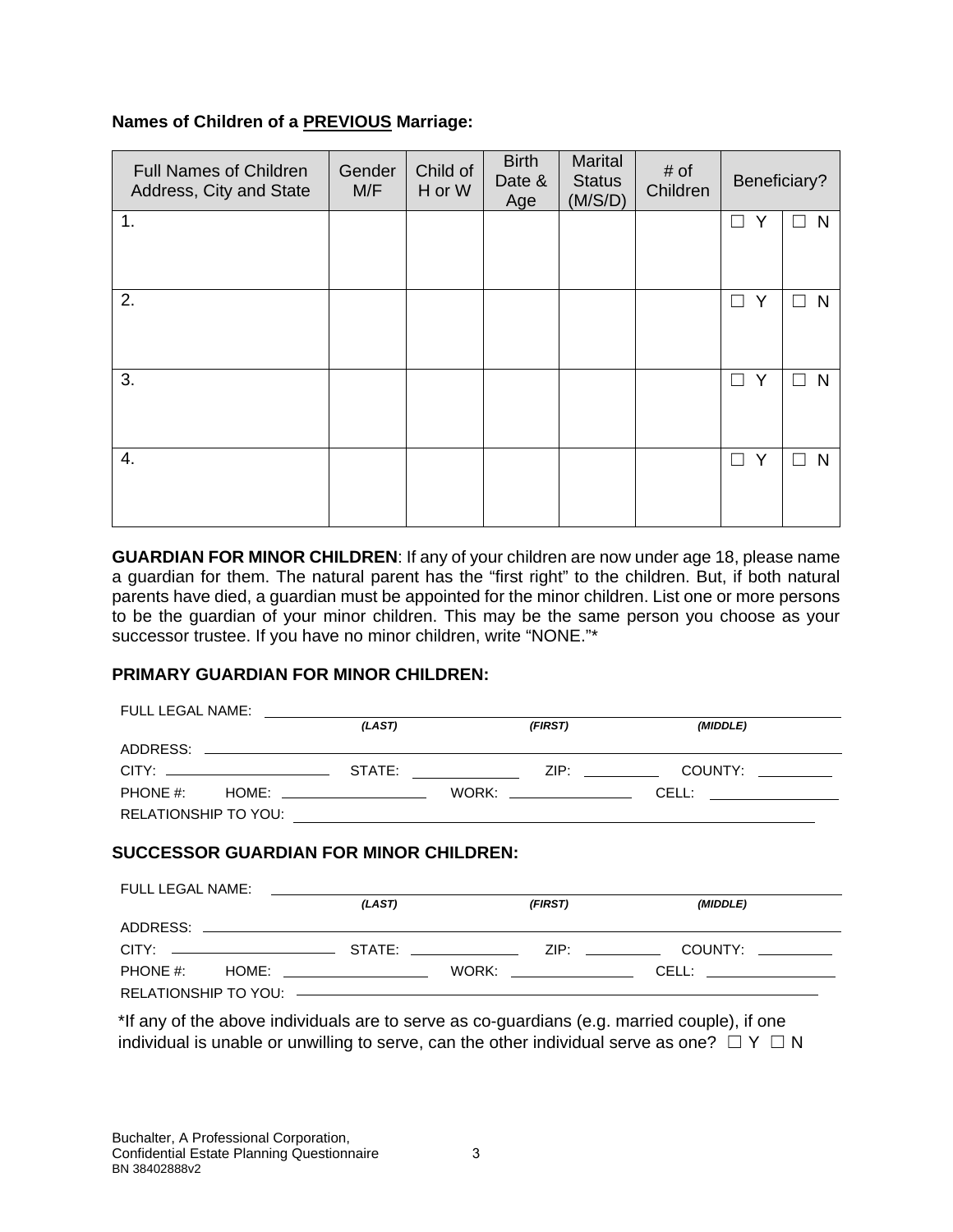**Names of Deceased Children:** If any of your children are deceased, please list name, date of birth and date of death. If you have no deceased children, write "NONE".

#### **Other Beneficiaries:**

| Full Name of Beneficiary,<br>Address, City and State | Gender | Birth Date &<br>Age | Marital<br><b>Status</b><br>(M/S/D) | # of<br>Children | Percentage<br>of Assets<br>to inherit |
|------------------------------------------------------|--------|---------------------|-------------------------------------|------------------|---------------------------------------|
| 1.                                                   |        |                     |                                     |                  |                                       |
| 2.                                                   |        |                     |                                     |                  |                                       |
| 3.                                                   |        |                     |                                     |                  |                                       |
| 4.                                                   |        |                     |                                     |                  |                                       |
| 5.                                                   |        |                     |                                     |                  |                                       |
| 6.                                                   |        |                     |                                     |                  |                                       |

If you want to specifically EXCLUDE anyone from being included in your estate plan, list them here:

| <b>NAME</b> | <b>RELATIONSHIP</b> | <b>ADDRESS</b> |
|-------------|---------------------|----------------|
|             |                     |                |
|             |                     |                |
|             |                     |                |
|             |                     |                |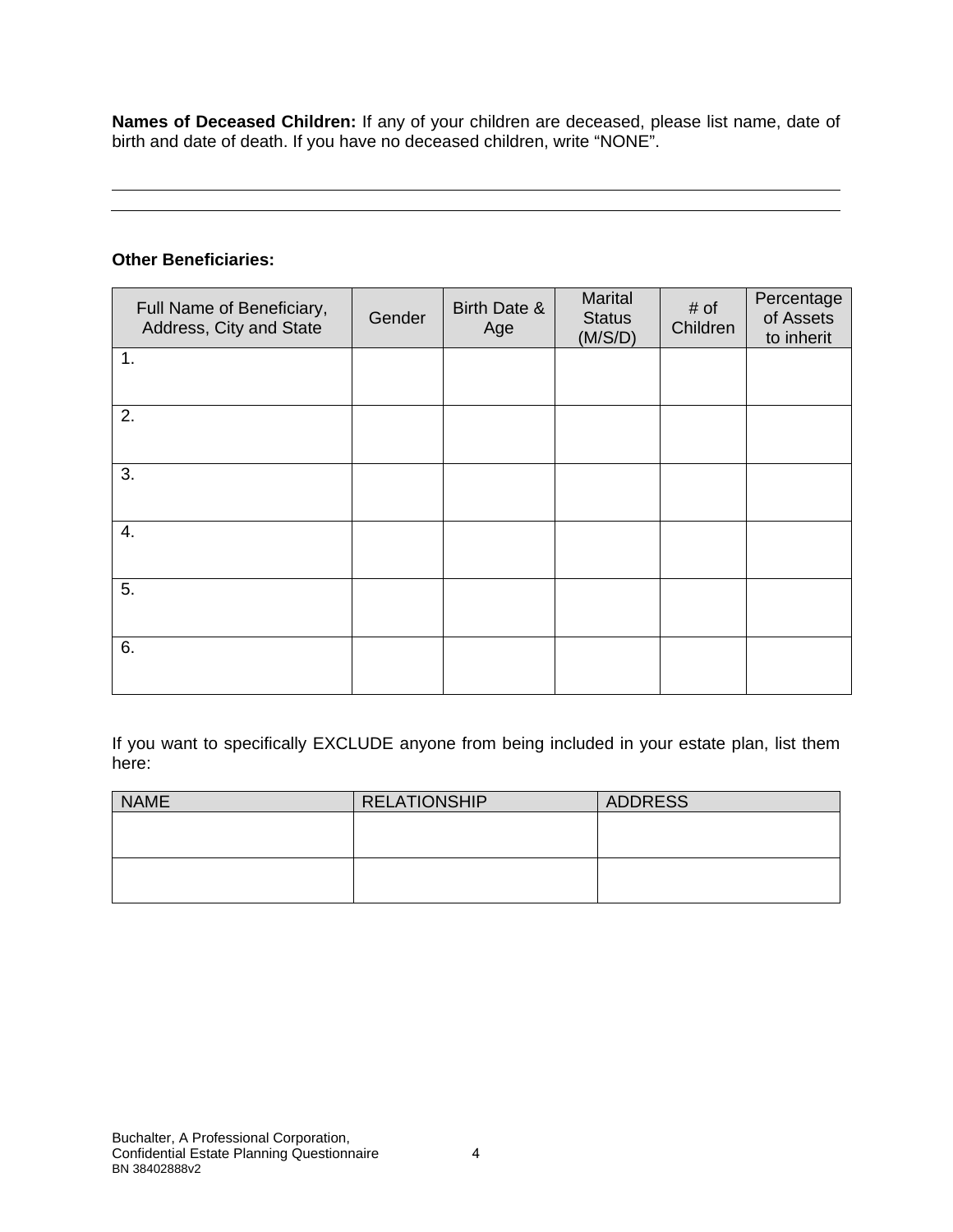# **STEP 3: YOUR SUCCESSOR TRUSTEE OR PERSONAL REPRESENTATIVE**

After you (or if married, after both spouses) have passed away, someone must be appointed to pay your debts and deliver your assets to the people you direct to receive those assets.

With a Will, this person is called the Personal Representative or Executor. In a Living Trust, this person is called the Successor Trustee. Spouses are generally co-trustees of their Living Trust. When one spouse dies, the surviving spouse continues on as the sole trustee. When the surviving spouse dies, the Successor Trustee takes over. As soon as the job is done, the Living Trust ends.

Who do you want to be your Successor Trustee of your Trust or the Personal Representative of your Will? You may name co-successor trustees, although this is not usually recommended. Do you have an existing Trust? If yes, please provide trust name and date\_\_SEE PAGE 1. \_\_\_\_\_\_\_\_\_.

#### **PRIMARY SUCCESSOR TRUSTEE:**

|                                | (LAST)                                                                                                                                                                                                                         |                        | (FIRST)                                                                                                        | (MIDDLE)              |
|--------------------------------|--------------------------------------------------------------------------------------------------------------------------------------------------------------------------------------------------------------------------------|------------------------|----------------------------------------------------------------------------------------------------------------|-----------------------|
|                                |                                                                                                                                                                                                                                |                        |                                                                                                                |                       |
| CITY: ________________________ | STATE: and the state of the state of the state of the state of the state of the state of the state of the state of the state of the state of the state of the state of the state of the state of the state of the state of the |                        | ZIP: Album and the second service of the series of the series of the series of the series of the series of the | COUNTY:               |
|                                |                                                                                                                                                                                                                                | WORK: ________________ |                                                                                                                | CELL: _______________ |
|                                | RELATIONSHIP TO YOU: WE ARRIVE TO A SERVER THE STATE OF THE STATE OF THE STATE OF THE STATE OF THE STATE OF TH                                                                                                                 |                        |                                                                                                                |                       |

In case the person you just selected is not available, please name an ALTERNATE SUCCESSOR TRUSTEE:

#### **ALTERNATE SUCCESSOR TRUSTEE:**

|                                            | (LAST) |                         | (FIRST)                   | (MIDDLE)              |
|--------------------------------------------|--------|-------------------------|---------------------------|-----------------------|
|                                            |        |                         |                           |                       |
| CITY: ______________________               |        | STATE: ________________ | ZIP: _________            | COUNTY:               |
| PHONE #: $\qquad$ HOME: __________________ |        |                         | WORK: ___________________ | CELL: _______________ |
|                                            |        |                         |                           |                       |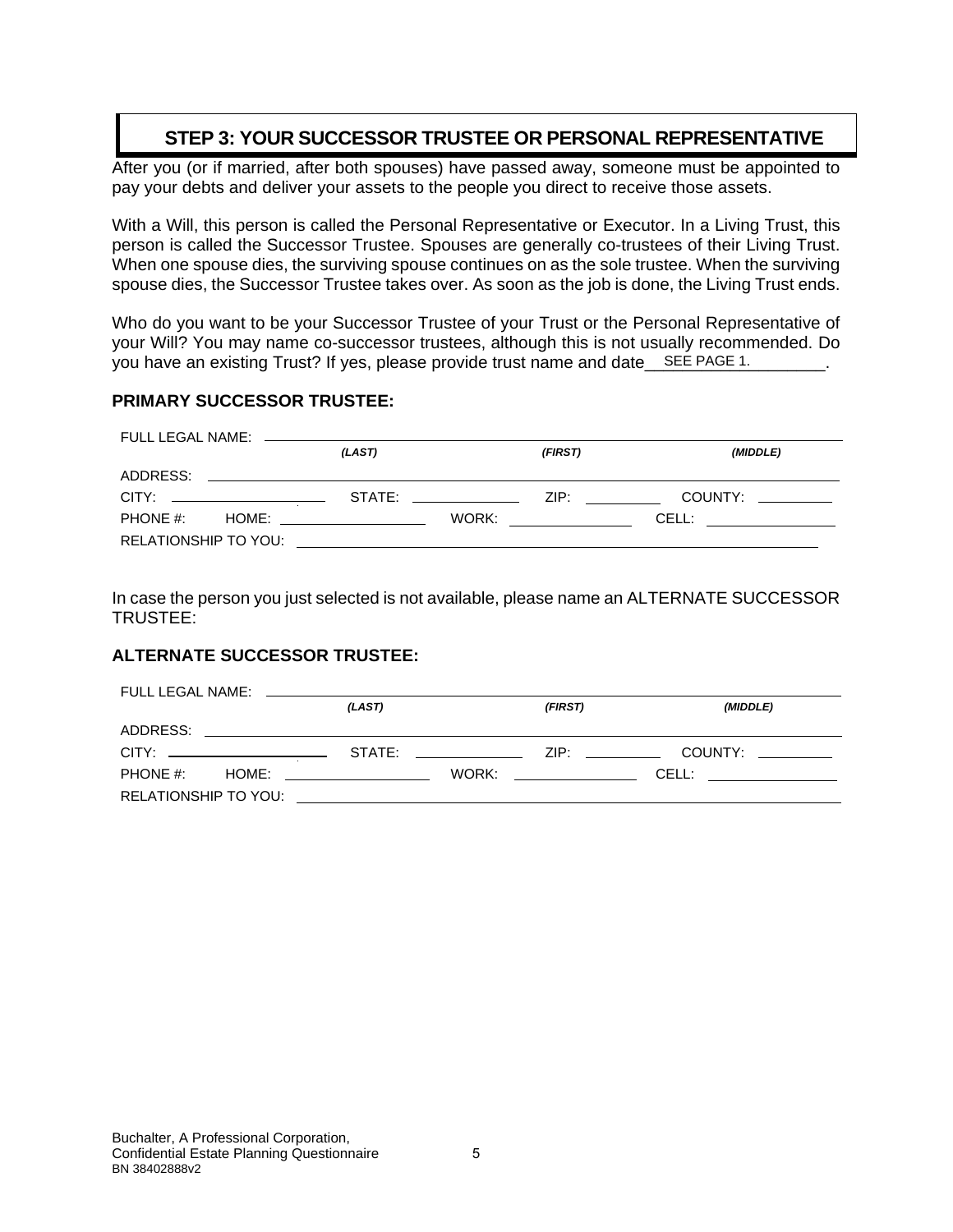# **STEP 4: HEALTH CARE AGENT**

If you cannot make medical decisions for yourself, someone must make them for you. Please name the people you want to make medical decisions for you if you are unable to do so. (Your attending physician or medical plan cannot be your health care agent.) **Select only one person in each blank.**

**MARRIED COUPLES:** Under the documents, **we will name your spouse as the primary health care agent**. If your spouse is not able to act (same accident, for example) we need to know the names of two alternative agents who can make medical decisions for you.

#### **For Spouse #1: ALTERNATE HEALTH CARE AGENT #1 (other than spouse):**

| FULL LEGAL NAME: _____________                                                   |        |         |          |
|----------------------------------------------------------------------------------|--------|---------|----------|
|                                                                                  | (LAST) | (FIRST) | (MIDDLE) |
|                                                                                  |        |         |          |
|                                                                                  |        |         |          |
|                                                                                  |        |         |          |
|                                                                                  |        |         |          |
|                                                                                  |        |         |          |
| For Spouse #1: ALTERNATE HEALTH CARE AGENT #2:                                   |        |         |          |
|                                                                                  |        |         |          |
|                                                                                  | (LAST) | (FIRST) | (MIDDLE) |
| ADDRESS: ADDRESS:                                                                |        |         |          |
| CITY: ___________________________STATE:          ZIP: ___________________COUNTY: |        |         |          |
|                                                                                  |        |         |          |
|                                                                                  |        |         |          |
| <b>For Spouse #2: ALTERNATE HEALTH CARE AGENT #1 (other than spouse):</b>        |        |         |          |
| FULL LEGAL NAME: _____________                                                   |        |         |          |
|                                                                                  | (LAST) | (FIRST) | (MIDDLE) |
|                                                                                  |        |         |          |
|                                                                                  |        |         |          |
|                                                                                  |        |         |          |
|                                                                                  |        |         |          |
|                                                                                  |        |         |          |
| For Spouse #2: ALTERNATE HEALTH CARE AGENT #2:                                   |        |         |          |
| FULL LEGAL NAME: _________                                                       |        |         |          |
|                                                                                  | (LAST) | (FIRST) | (MIDDLE) |
|                                                                                  |        |         |          |
|                                                                                  |        |         |          |
|                                                                                  |        |         |          |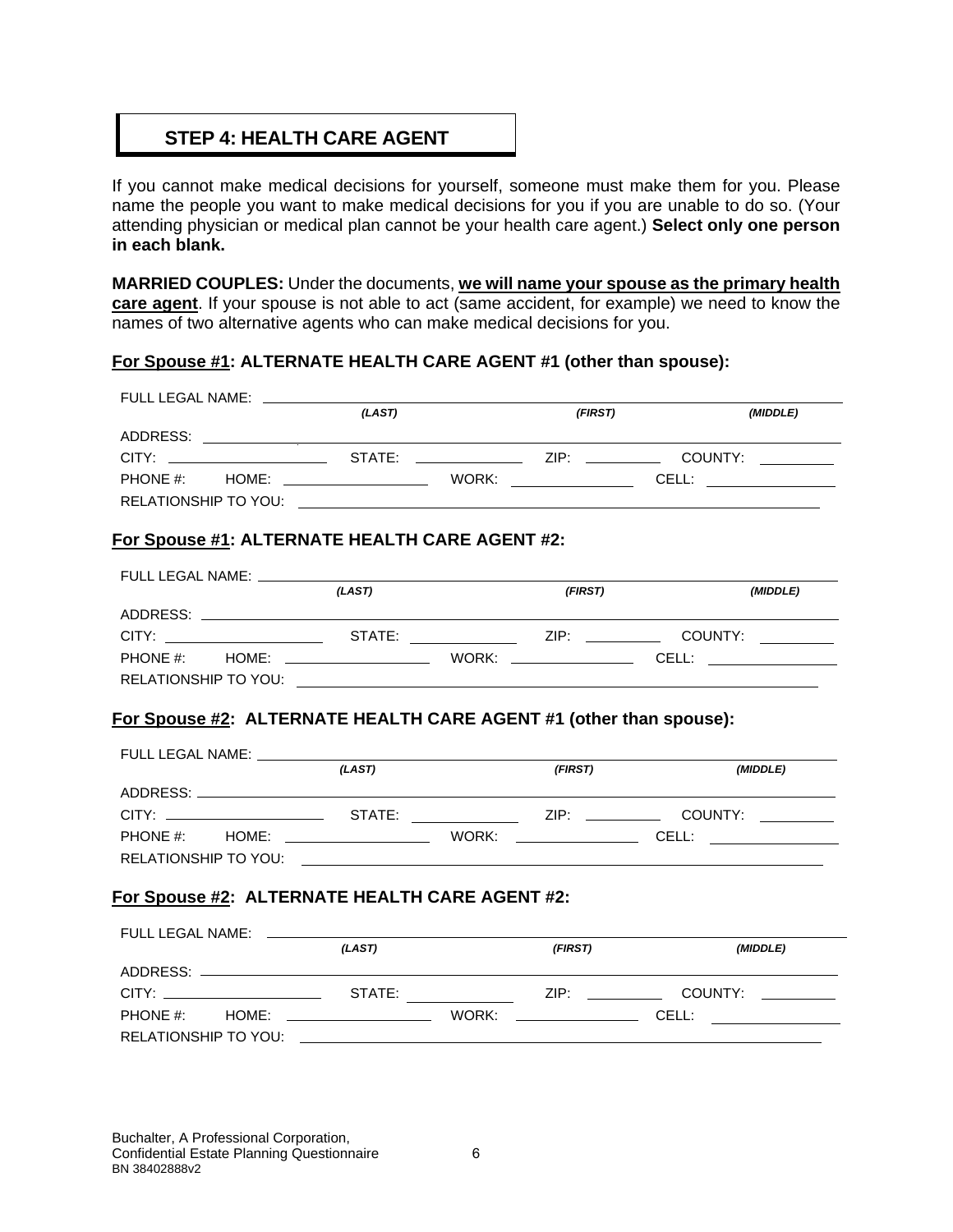**SINGLE PERSON**: Please list the person (along with two alternates) you want to make health care decisions for you.

#### **PRIMARY HEALTH CARE AGENT:**

| FULL LEGAL NAME:     |       |        |       |         |          |  |
|----------------------|-------|--------|-------|---------|----------|--|
|                      |       | (LAST) |       | (FIRST) | (MIDDLE) |  |
| ADDRESS:             |       |        |       |         |          |  |
| CITY:                |       | STATE: |       | ZIP:    | COUNTY:  |  |
| PHONE #:             | HOME: |        | WORK: |         | CELL:    |  |
| RELATIONSHIP TO YOU: |       |        |       |         |          |  |

#### **ALTERNATE HEALTH CARE AGENT # 1:**

| FULL LEGAL NAME:     |        |         |          |  |
|----------------------|--------|---------|----------|--|
|                      | (LAST) | (FIRST) | (MIDDLE) |  |
| ADDRESS:             |        |         |          |  |
|                      | STATE: | ZIP:    | COUNTY:  |  |
| PHONE #:<br>HOME:    |        | WORK:   | CELL:    |  |
| RELATIONSHIP TO YOU: |        |         |          |  |

#### **ALTERNATE HEALTH CARE AGENT # 2:**

| FULL LEGAL NAME:     |        |         |          |  |
|----------------------|--------|---------|----------|--|
|                      | (LAST) | (FIRST) | (MIDDLE) |  |
| ADDRESS:             |        |         |          |  |
| CITY:                | STATE: | ZIP:    | COUNTY:  |  |
| PHONE #:<br>HOME:    |        | WORK:   | CELL:    |  |
| RELATIONSHIP TO YOU: |        |         |          |  |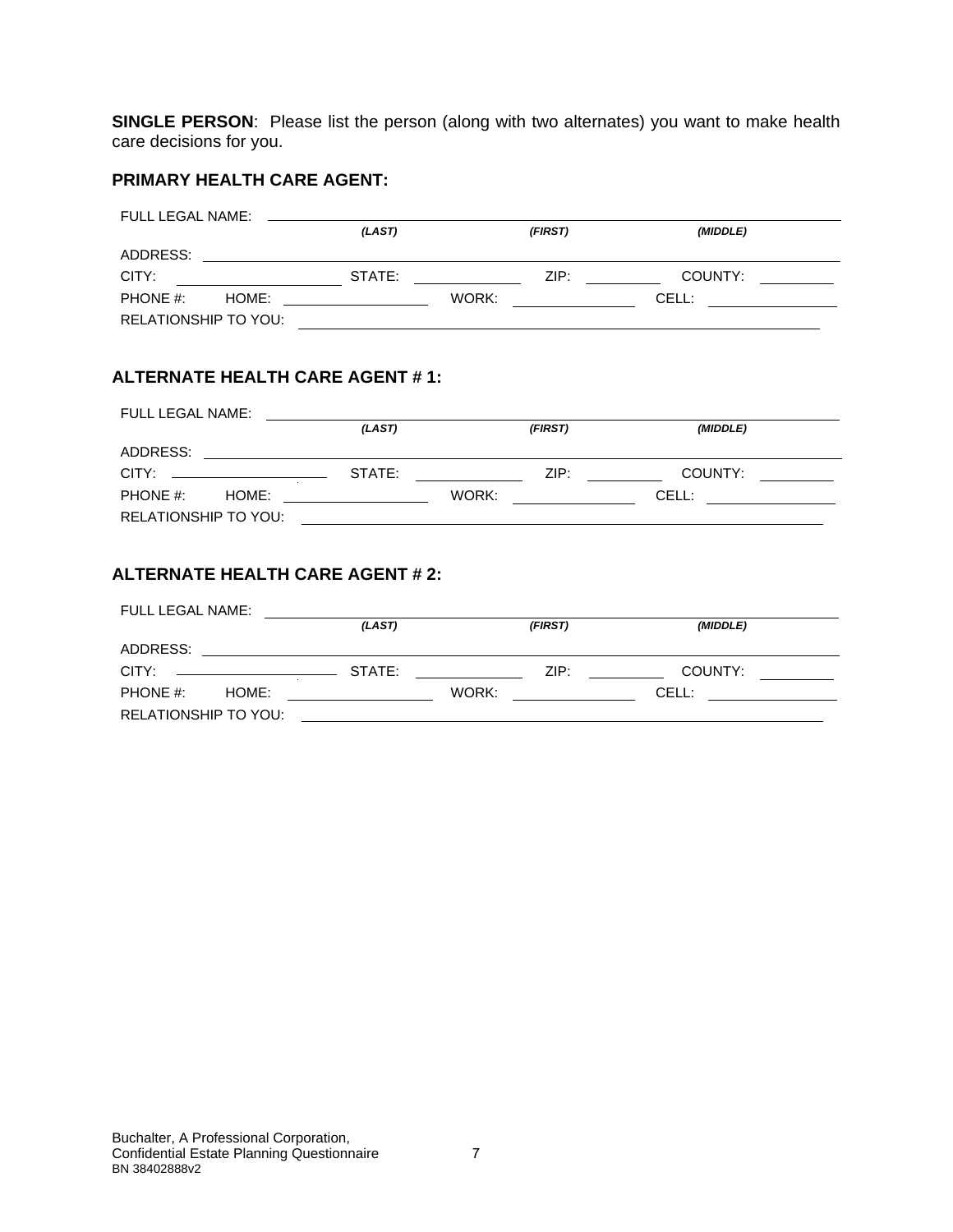# **STEP 5: DURABLE FINANCIAL POWER OF ATTORNEY**

If you cannot make decisions about your finances for yourself, someone must make them for you. Please name the people you want to handle your financial decisions for you if you are unable to do so. **Select only one person in each blank**.

**MARRIED COUPLES:** Under the documents, **we will name your spouse as your primary durable financial power of attorney**. If your spouse is not able to act (same accident, for example) we need to know the names of two alternate persons who can make financial decisions for you.

#### **For Spouse #1: ALTERNATE POWER OF ATTORNEY # 1 (other than spouse):**

| FULL LEGAL NAME:                                                                                                                | (LAST)                                  |       | (FIRST) | (MIDDLE)                    |
|---------------------------------------------------------------------------------------------------------------------------------|-----------------------------------------|-------|---------|-----------------------------|
|                                                                                                                                 |                                         |       |         |                             |
| CITY:                                                                                                                           |                                         |       |         |                             |
| PHONE #: HOME:                                                                                                                  | <u> 1989 - Johann Barbara, martin a</u> | WORK: |         | <b>CELL: CELL:</b>          |
| <b>RELATIONSHIP TO YOU:</b>                                                                                                     |                                         |       |         |                             |
| For Spouse #1: ALTERNATE POWER OF ATTORNEY #2:                                                                                  |                                         |       |         |                             |
| FULL LEGAL NAME:                                                                                                                |                                         |       |         |                             |
|                                                                                                                                 | (LAST)                                  |       | (FIRST) | (MIDDLE)                    |
| ADDRESS: AND ANNOUNCEMENT CONTINUES.                                                                                            |                                         |       |         |                             |
|                                                                                                                                 |                                         |       |         |                             |
|                                                                                                                                 |                                         | WORK: |         | <b>CELL: CELL:</b>          |
|                                                                                                                                 |                                         |       |         |                             |
| RELATIONSHIP TO YOU: <u>____________________________</u><br>For Spouse #2: ALTERNATE POWER OF ATTORNEY # 1 (other than spouse): |                                         |       |         |                             |
| FULL LEGAL NAME:                                                                                                                | (LAST)                                  |       | (FIRST) | (MIDDLE)                    |
|                                                                                                                                 |                                         |       |         |                             |
| CITY: COUNTY: COUNTY:                                                                                                           |                                         |       |         |                             |
|                                                                                                                                 |                                         |       |         |                             |
| RELATIONSHIP TO YOU:                                                                                                            |                                         |       |         |                             |
|                                                                                                                                 |                                         |       |         |                             |
| For Spouse #2: ALTERNATE POWER OF ATTORNEY # 2:                                                                                 |                                         |       |         |                             |
| FULL LEGAL NAME: ________                                                                                                       |                                         |       |         |                             |
|                                                                                                                                 | (LAST)                                  |       | (FIRST) | (MIDDLE)                    |
|                                                                                                                                 |                                         |       |         |                             |
| CITY:                                                                                                                           | STATE:                                  |       |         | <b>Example 21P: COUNTY:</b> |
| PHONE #: HOME:                                                                                                                  |                                         |       |         |                             |

Buchalter, A Professional Corporation, Confidential Estate Planning Questionnaire 8 BN 38402888v2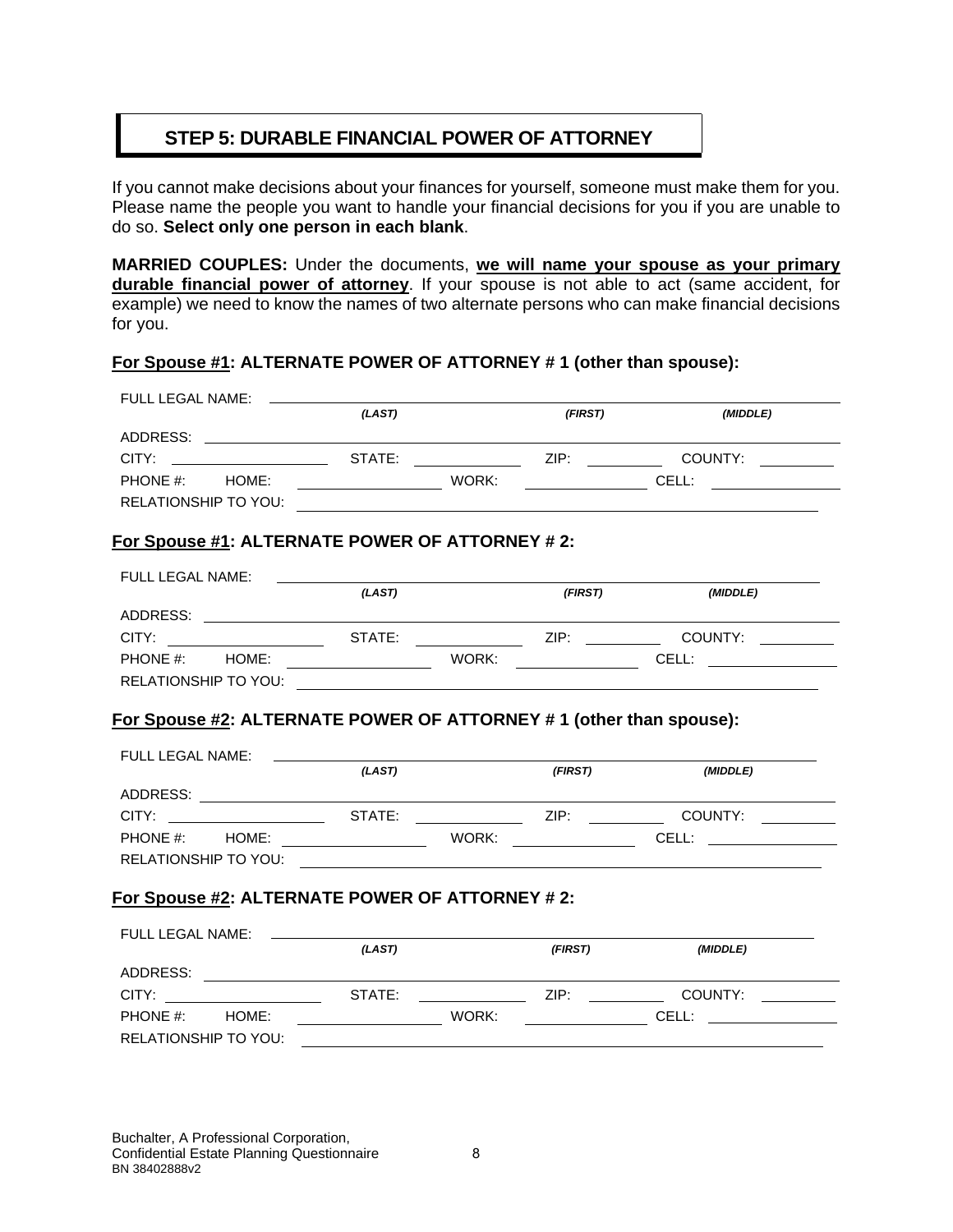**SINGLE PERSON**: Please list the person (along with two alternates) you want to make financial decisions for you.

#### **PRIMARY POWER OF ATTORNEY:**

| FULL LEGAL NAME:                                                                                                                                                                                                               |                                                                                                                                                                                                                                      |         |                                                                                                                                                                                                                                     |  |
|--------------------------------------------------------------------------------------------------------------------------------------------------------------------------------------------------------------------------------|--------------------------------------------------------------------------------------------------------------------------------------------------------------------------------------------------------------------------------------|---------|-------------------------------------------------------------------------------------------------------------------------------------------------------------------------------------------------------------------------------------|--|
|                                                                                                                                                                                                                                | (LAST)                                                                                                                                                                                                                               | (FIRST) | (MIDDLE)                                                                                                                                                                                                                            |  |
| ADDRESS:                                                                                                                                                                                                                       |                                                                                                                                                                                                                                      |         |                                                                                                                                                                                                                                     |  |
| CITY: the contract of the contract of the contract of the contract of the contract of the contract of the contract of the contract of the contract of the contract of the contract of the contract of the contract of the cont | STATE:                                                                                                                                                                                                                               | ZIP:    | COUNTY:                                                                                                                                                                                                                             |  |
| PHONE #:<br>HOME:                                                                                                                                                                                                              | <u>and the state of the state of the state of the state of the state of the state of the state of the state of the state of the state of the state of the state of the state of the state of the state of the state of the state</u> | WORK:   | <b>CELL:</b> The contract of the contract of the contract of the contract of the contract of the contract of the contract of the contract of the contract of the contract of the contract of the contract of the contract of the co |  |
| RELATIONSHIP TO YOU:                                                                                                                                                                                                           |                                                                                                                                                                                                                                      |         |                                                                                                                                                                                                                                     |  |

#### **ALTERNATE POWER OF ATTORNEY # 1:**

| FULL LEGAL NAME:  |        |                                 |                                                                                                                                                                                                                                     |  |
|-------------------|--------|---------------------------------|-------------------------------------------------------------------------------------------------------------------------------------------------------------------------------------------------------------------------------------|--|
|                   | (LAST) | (FIRST)                         | (MIDDLE)                                                                                                                                                                                                                            |  |
|                   |        |                                 |                                                                                                                                                                                                                                     |  |
| CITY:             |        | ZIP:<br>STATE: THE STATE STATE: | COUNTY:                                                                                                                                                                                                                             |  |
| PHONE #:<br>HOME: |        | WORK:                           | <b>CELL:</b> The contract of the contract of the contract of the contract of the contract of the contract of the contract of the contract of the contract of the contract of the contract of the contract of the contract of the co |  |
|                   |        |                                 |                                                                                                                                                                                                                                     |  |

#### **ALTERNATE POWER OF ATTORNEY # 2:**

| FULL LEGAL NAME:                              |        |         |          |                                             |
|-----------------------------------------------|--------|---------|----------|---------------------------------------------|
|                                               | (LAST) | (FIRST) | (MIDDLE) |                                             |
| ADDRESS:                                      |        |         |          |                                             |
| $CITY: \begin{array}{ccc} \hline \end{array}$ | STATE: | ZIP:    | COUNTY:  | <u> 1999 - Alban III, politik politik (</u> |
| PHONE $#$ :<br>HOME:                          |        | WORK:   | CELL:    |                                             |
| RELATIONSHIP TO YOU:                          |        |         |          |                                             |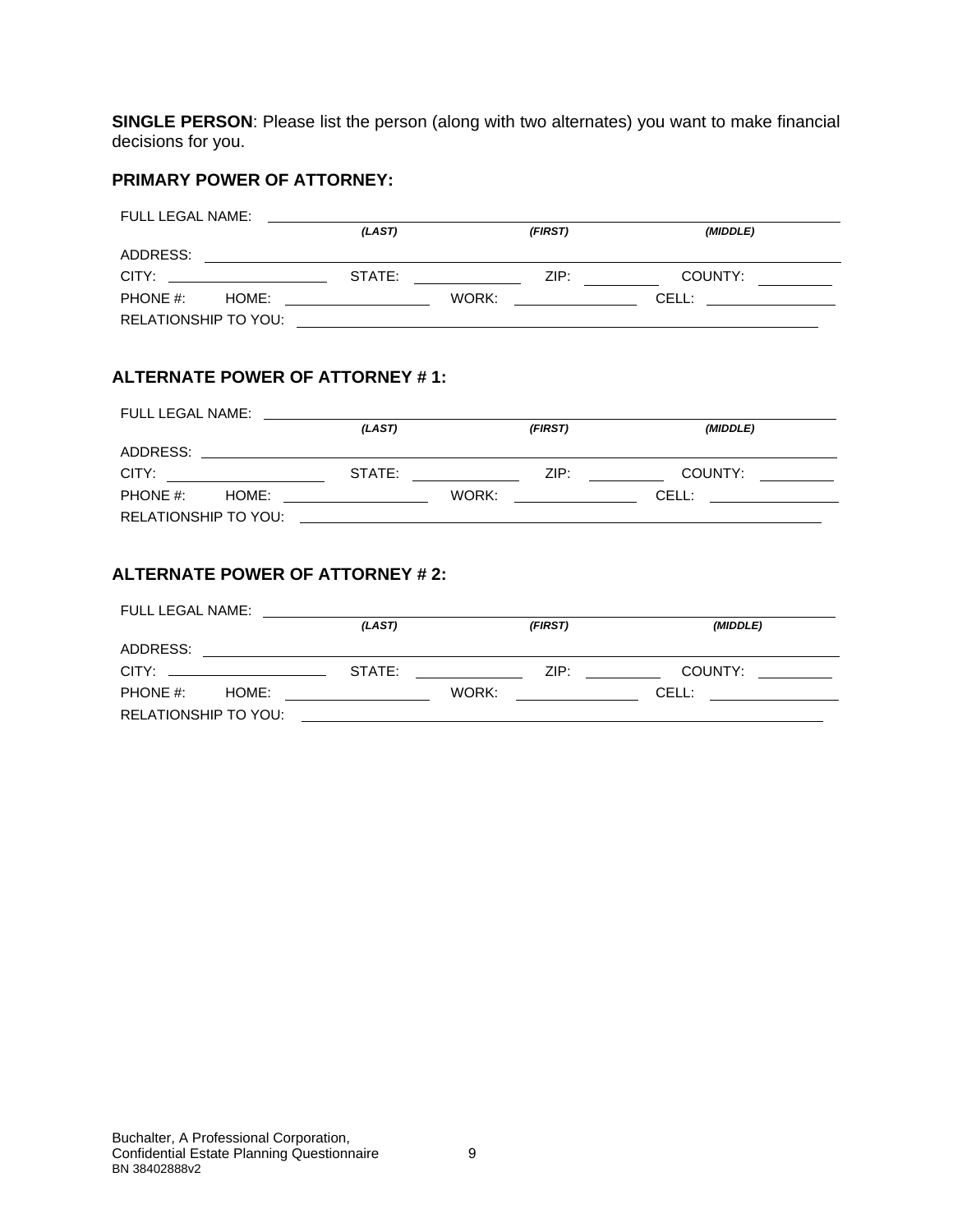# **STEP 6: DISTRIBUTION OF ASSETS**

A primary objective of an estate plan is to pass your assets to the people you want to receive them after your death. This section helps you specify how you want your assets to be distributed.

**SPECIFIC GIFTS.** If you want to give specific items to specific people, you can do that in your Will and/or Living Trust. This is done on a tangible personal property list referred to in your estate planning documents. You may also change or delete items or people on your list at any time. How this is done will be clearly explained when you receive your documents.

**DISTRIBUTION ALLOCATION:** After YOU (or if married, after both spouses) have passed away AND after excluding anyone you want excluded AND after the specific items listed on your Personal Property list (if any) are distributed to those people in your Plan, WHO SHOULD RECEIVE YOUR REMAINING ASSETS?

Check Option A, Option B, or Option C to designate who you want to receive your assets. If you need more space, attach additional pages.

| <b>OPTION A:</b> Divide the assets into equal shares—one share to each of your        |
|---------------------------------------------------------------------------------------|
| children (or named beneficiaries listed on page 5 as "Other Beneficiaries"). If any   |
| child of yours (or beneficiary) has already passed away or passes away in the         |
| future, before your estate is distributed, that child's share will go to that child's |
| children (your grandchildren) (or that beneficiary's children). If your children or   |
| grandchildren (or beneficiaries) are minors, at what age are they to receive their    |
| share (e.g., 1/3 at age 25, 1/2 at age 30, & balance at age 35)? Age(s):              |
|                                                                                       |
|                                                                                       |

**OPTION B:** Divide the assets into shares—to be distributed to beneficiaries who are not your children. List the desired percentage of assets to be distributed next to each person's name under Step 2, page 4. If children are minors, at what age are they to receive their share (e.g., 1/3 at age 25, 1/2 at age 30, & balance at age 35)? Age(s):

☐ **OPTION C:** Divide the assets into unequal shares. (**List the percentage next to each person's name where they are listed as beneficiaries under Step 2, page 5**). If any are minors, at what age are they to receive their share (e.g., 1/3 at age 25, 1/2 at age 30, & balance at age 35)? Age(s):

If all of your beneficiaries do not survive you, please check one:

Trust assets should be distributed to \_\_ charity(ies); and/or



☐ Trust assets should be distributed to my closest relatives who are living at the time of my death.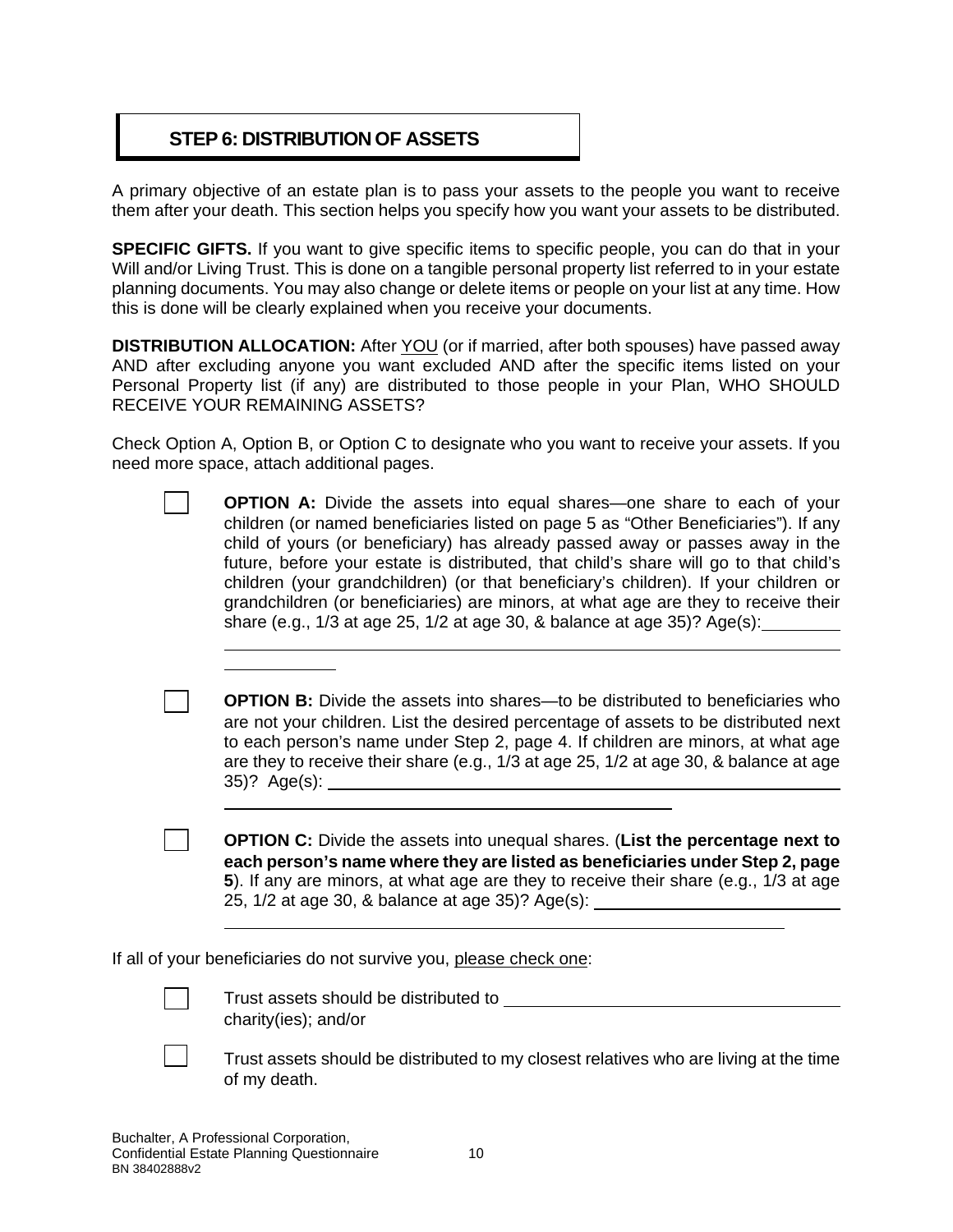# **STEP7: ASSETS & LIABILITIES**

**ASSETS:** Please describe your assets in detail, providing information about who owns each asset, cost, date acquired and today's value. For owner section, use SP1 or SP2 for spouses, the letter C for community, or the letter J for joint.

(Please attach additional pages if needed)

| <b>Asset Type</b>                                                      | <b>Institution</b><br><b>Name</b> | <b>Current Owner</b><br>(SP1, SP2,<br>C or J) | Today's<br>Approximate<br>Value |
|------------------------------------------------------------------------|-----------------------------------|-----------------------------------------------|---------------------------------|
| Checking/Savings Accounts & Cash                                       |                                   |                                               |                                 |
| Business Interests (see Step 8)                                        |                                   |                                               |                                 |
| <b>Personal Effects</b>                                                |                                   |                                               |                                 |
| Jewelry                                                                |                                   |                                               |                                 |
| <b>Artwork and Collections</b>                                         |                                   |                                               |                                 |
| <b>Household Furnishings</b>                                           |                                   |                                               |                                 |
| Cars, Boats & Trailers                                                 |                                   |                                               |                                 |
| Securities: Stocks, Bonds, Mutual<br>Funds (please note if tax-exempt) |                                   |                                               |                                 |
| <b>Retirement Plans</b>                                                |                                   |                                               |                                 |
| <b>Primary Residence</b>                                               |                                   |                                               |                                 |
| Other Real Estate (e.g., timeshare,<br>rental property, etc.)          |                                   |                                               |                                 |
| Life Insurance (death benefit)                                         |                                   |                                               |                                 |
| Long-Term Care Insurance (list<br>spouses policies separately)         |                                   |                                               |                                 |
| Disability Insurance                                                   |                                   |                                               |                                 |
| <b>Medicaid Supplement</b>                                             |                                   |                                               |                                 |
| <b>Approximate Net Worth</b>                                           |                                   |                                               | \$                              |

FOR COUPLES: After the Trust has been formed, will either of you hold certain assets as separate property? If so, please identify the separate property and the name of the person it belongs to: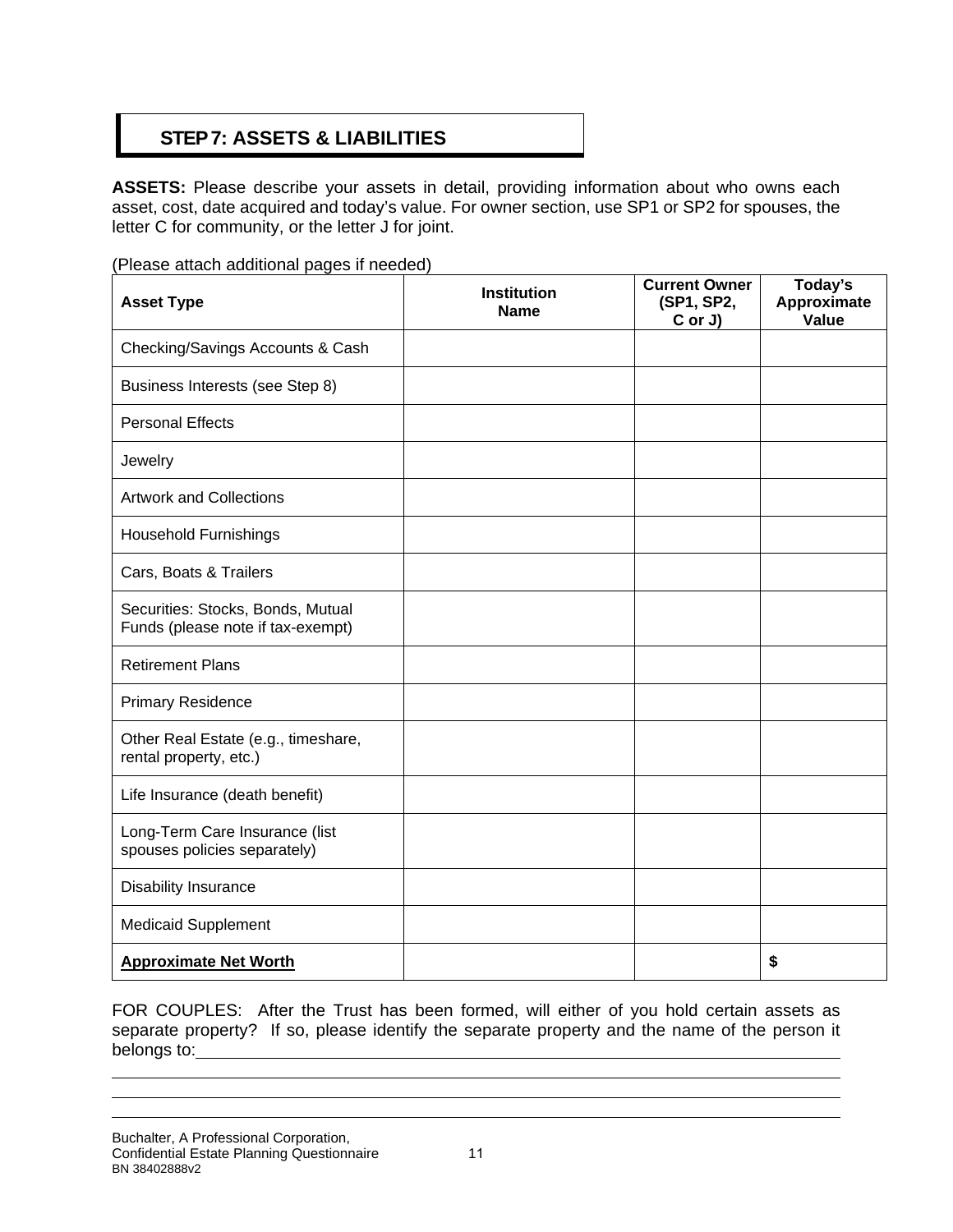**PERSONAL LIABILITIES:** Please list the amount of any debts you currently hold.

Mortgages:

Loans:

Other Long Term Debt:

Personal Guarantee of Business Debt: \\ \\connection \\connection \\connection \\connection \\connection \\conn

## **STEP 8: BUSINESS INTERESTS**

(Please attach additional page, if needed)

If you are a business owner or have an ownership interest in a business, please complete:

| <b>Business Name:</b>                                                                          |                                                                                                                       |                                                                                                                  |
|------------------------------------------------------------------------------------------------|-----------------------------------------------------------------------------------------------------------------------|------------------------------------------------------------------------------------------------------------------|
| Address:                                                                                       |                                                                                                                       |                                                                                                                  |
| <b>Nature of Business:</b>                                                                     | <b>Example 20</b> Phone:                                                                                              |                                                                                                                  |
| Owner(s) & Percentage Owned:                                                                   |                                                                                                                       |                                                                                                                  |
| Type of Entity (sole proprietor, partnership, LLC, corporation ("S-Corp" or "C-Corp"?), etc.): |                                                                                                                       |                                                                                                                  |
| State business formed in:                                                                      | <u> 1989 - Johann Barbara, martin amerikan basal dan berasal dan berasal dalam basal dalam basal dalam basal dala</u> |                                                                                                                  |
| <b>Estimate of Value:</b>                                                                      | Date Started:                                                                                                         |                                                                                                                  |
|                                                                                                |                                                                                                                       |                                                                                                                  |
|                                                                                                |                                                                                                                       | Goals/Prospects:                                                                                                 |
| <b>STEP 9: DOCUMENTATION</b><br>Institution:                                                   |                                                                                                                       |                                                                                                                  |
| Address:                                                                                       |                                                                                                                       | and the control of the control of the control of the control of the control of the control of the control of the |
| Phone #:                                                                                       |                                                                                                                       |                                                                                                                  |
| NAME OF ACCOUNTANT (if applicable):                                                            |                                                                                                                       |                                                                                                                  |
| Company:                                                                                       |                                                                                                                       |                                                                                                                  |
| Address:                                                                                       |                                                                                                                       |                                                                                                                  |